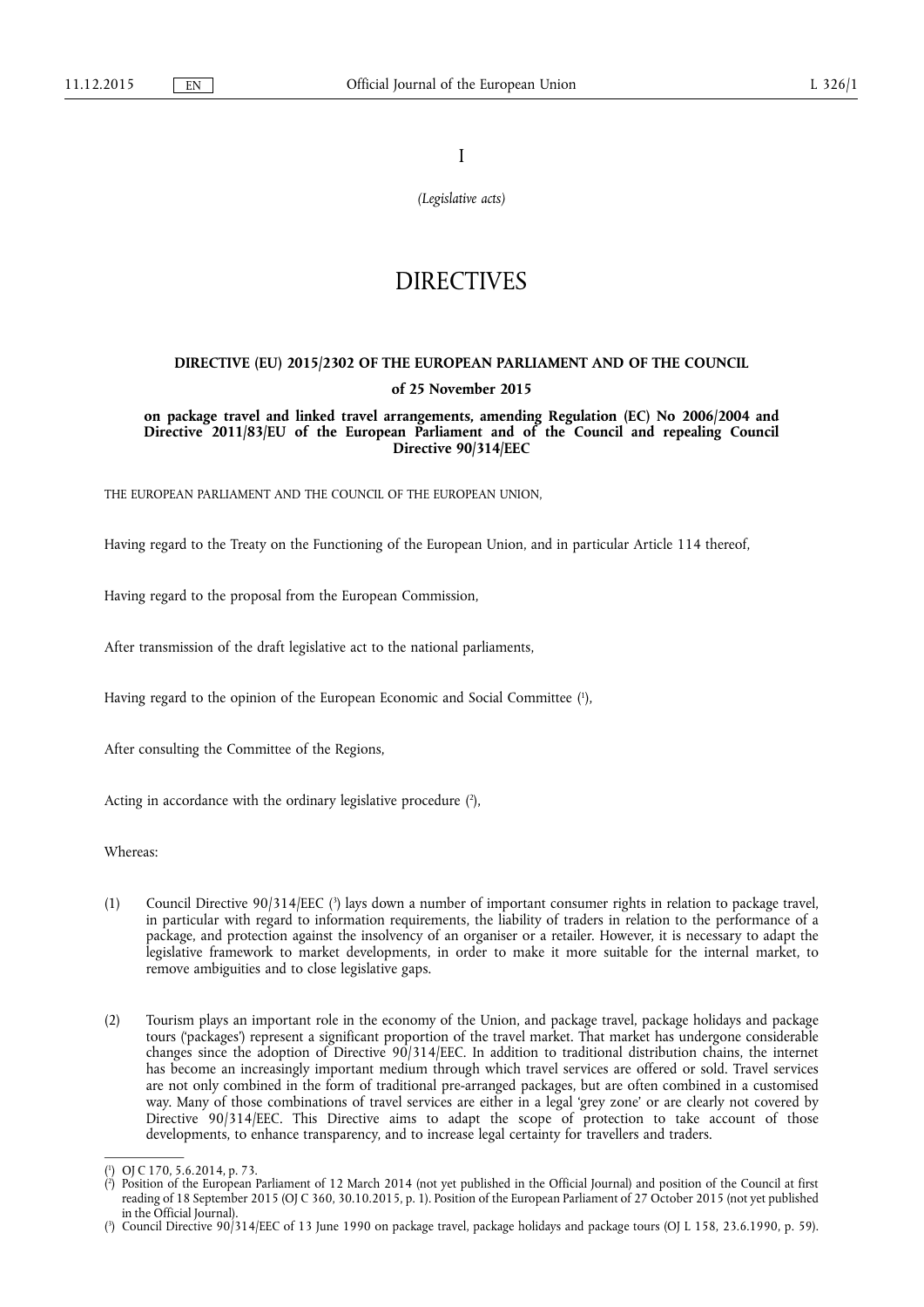- (3) Article 169(1) and point (a) of Article 169(2) of the Treaty on the Functioning of the European Union (TFEU) provide that the Union is to contribute to the attainment of a high level of consumer protection through measures adopted pursuant to Article 114 TFEU.
- (4) Directive 90/314/EEC gives broad discretion to the Member States as regards transposition. Therefore, significant divergences between the laws of the Member States remain. Legal fragmentation leads to higher costs for businesses and obstacles for those wishing to operate cross-border, thus limiting consumers' choice.
- (5) In accordance with Article 26(2) and Article 49 TFEU, the internal market is to comprise an area without internal frontiers in which the free movement of goods and services and the freedom of establishment are ensured. The harmonisation of the rights and obligations arising from contracts relating to package travel and to linked travel arrangements is necessary for the creation of a real consumer internal market in that area, striking the right balance between a high level of consumer protection and the competitiveness of businesses.
- (6) The cross-border potential of the package travel market in the Union is currently not fully exploited. Disparities in the rules protecting travellers in different Member States act as a disincentive for travellers in one Member State from buying packages and linked travel arrangements in another Member State and, likewise, a disincentive for organisers and retailers in one Member State from selling such services in another Member State. In order to enable travellers and traders to benefit fully from the internal market, while ensuring a high level of consumer protection across the Union, it is necessary to further approximate the laws of the Member States relating to packages and linked travel arrangements.
- (7) The majority of travellers buying packages or linked travel arrangements are consumers within the meaning of Union consumer law. At the same time, it is not always easy to distinguish between consumers and representatives of small businesses or professionals who book trips related to their business or profession through the same booking channels as consumers. Such travellers often require a similar level of protection. In contrast, there are companies or organisations that make travel arrangements on the basis of a general agreement, often concluded for numerous travel arrangements for a specified period, for instance with a travel agency. The latter type of travel arrangements does not require the level of protection designed for consumers. Therefore, this Directive should apply to business travellers, including members of liberal professions, or self-employed or other natural persons, where they do not make travel arrangements on the basis of a general agreement. In order to avoid confusion with the definition of the term 'consumer' used in other Union legislation, persons protected under this Directive should be referred to as 'travellers'.
- (8) Since travel services may be combined in many different ways, it is appropriate to consider as packages all combinations of travel services that display features which travellers typically associate with packages, in particular where separate travel services are combined into a single travel product for which the organiser assumes responsibility for proper performance. In accordance with the case-law of the Court of Justice of the European Union (1 ), it should make no difference whether travel services are combined before any contact with the traveller or at the request of or in accordance with the selection made by the traveller. The same principles should apply irrespective of whether the booking is made through a high street trader or online.
- (9) For the sake of transparency, packages should be distinguished from linked travel arrangements, where online or high street traders facilitate the procurement of travel services by travellers leading the traveller to conclude contracts with different travel services providers, including through linked booking processes, which do not contain the features of a package and in relation to which it would not be appropriate to apply all of the obligations applicable to packages.
- (10) In the light of market developments, it is appropriate to further define packages on the basis of alternative objective criteria which predominantly relate to the way in which the travel services are presented or purchased and where travellers may reasonably expect to be protected by this Directive. That is the case, for instance, where different types of travel services are purchased for the purpose of the same trip or holiday from a single point of sale and those services have been selected before the traveller agrees to pay, that is to say within the same booking process, or where such services are offered, sold or charged at an inclusive or total price, as well as where such services are advertised or sold under the term 'package' or under a similar term indicating a close connection between the travel services concerned. Such similar terms could be, for instance, 'combined deal', 'allinclusive' or 'all-in arrangement'.

<sup>(</sup> 1 ) See Judgment of the Court of Justice of 30 April 2002, Club Tour, Viagens e Turismo SA v Alberto Carlos Lobo Gonçalves Garrido and Club Med Viagens Lda, C-400/00, ECLI:EU:C:2002:272.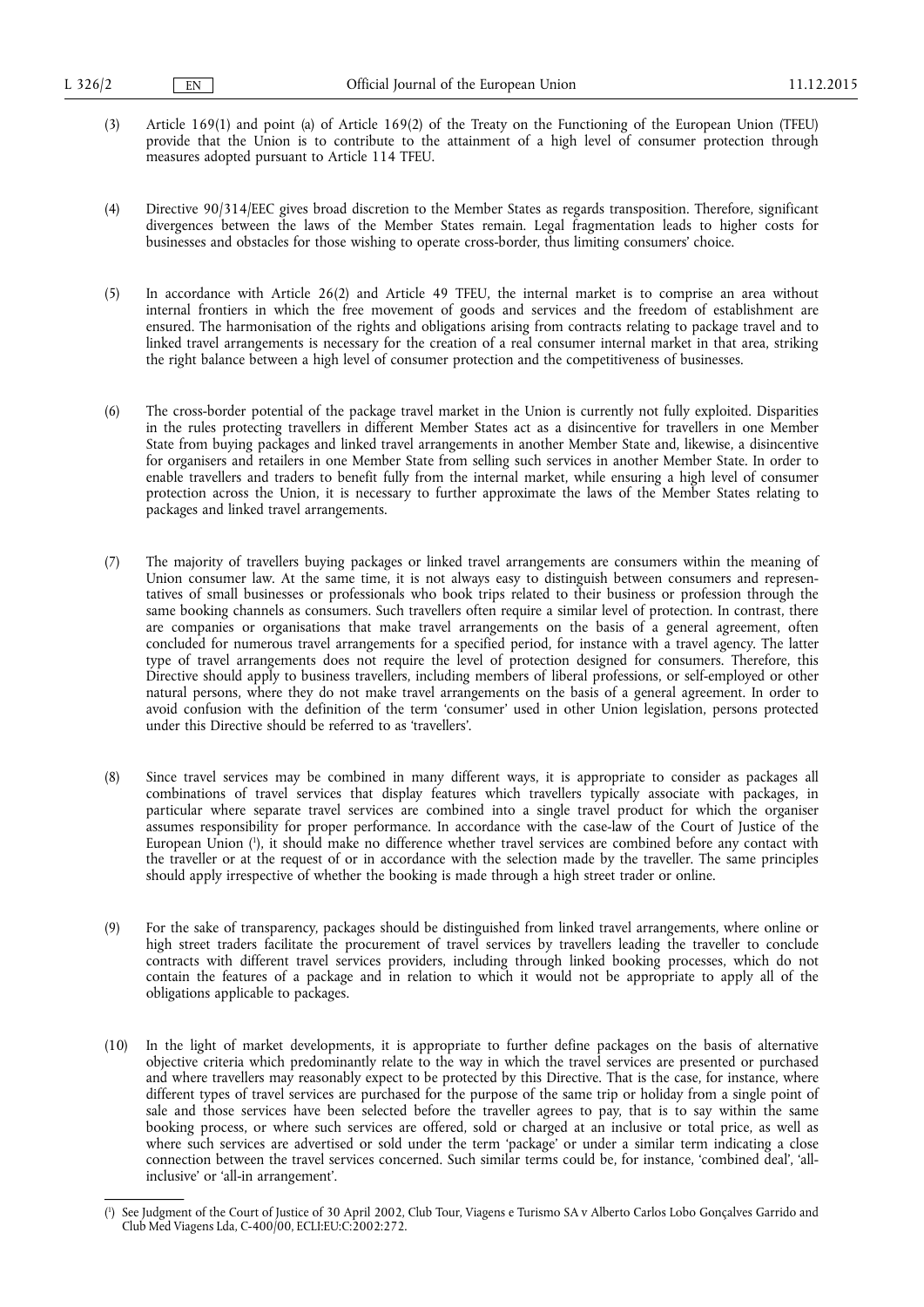- (11) It should be clarified that travel services combined after the conclusion of a contract by which a trader entitles a traveller to choose among a selection of different types of travel services, such as in the case of a package travel gift box, constitute a package. Moreover, a combination of travel services should be considered to be a package where the traveller's name, payment details and e-mail address are transmitted between the traders and where another contract is concluded at the latest 24 hours after the booking of the first travel service is confirmed.
- (12) At the same time, linked travel arrangements should be distinguished from travel services which travellers book independently, often at different times, even for the purpose of the same trip or holiday. Online linked travel arrangements should also be distinguished from linked websites which do not have the objective of concluding a contract with the traveller and from links through which travellers are simply informed about further travel services in a general way, for instance where a hotel or an organiser of an event includes on its website a list of all operators offering transport services to its location independently of any booking or if 'cookies' or meta data are used to place advertisements on websites.
- (13) Specific rules should be laid down for both high street and online traders which assist travellers, on the occasion of a single visit or contact with their point of sale, in concluding separate contracts with individual service providers and for online traders which, for instance, through linked online booking processes, facilitate in a targeted manner the procurement of at least one additional travel service from another trader, where a contract is concluded at the latest 24 hours after the confirmation of the booking of the first travel service. Such facilitation will often be based on a commercial link involving remuneration between the trader who facilitates the procurement of additional travel services and the other trader, regardless of the calculation method of such remuneration which might, for instance, be based on the number of clicks or on the turnover. Those rules would apply, for example, where, along with the confirmation of the booking of a first travel service such as a flight or a train journey, a traveller receives an invitation to book an additional travel service available at the chosen travel destination, for instance, hotel accommodation, with a link to the booking website of another service provider or intermediary. While those arrangements should not constitute packages within the meaning of this Directive, under which one organiser is liable for the proper performance of all travel services, such linked travel arrangements constitute an alternative business model that often competes closely with packages.
- (14) In order to ensure fair competition and to protect travellers, the obligation to provide sufficient evidence of security for the refund of payments and the repatriation of travellers in the event of insolvency should also apply to linked travel arrangements.
- (15) The purchase of a travel service on a stand-alone basis as a single travel service should constitute neither a package nor a linked travel arrangement.
- (16) In order to increase clarity for travellers and enable them to make informed choices as to the different types of travel arrangements on offer, traders should be required to state clearly and prominently whether they are offering a package or a linked travel arrangement, and provide information on the corresponding level of protection, before the traveller agrees to pay. A trader's declaration as to the legal nature of the travel product being marketed should correspond to the true legal nature of the product concerned. The relevant enforcement authorities should intervene where traders do not provide accurate information to travellers.
- (17) Only the combination of different types of travel services, such as accommodation, carriage of passengers by bus, rail, water or air, as well as rental of motor vehicles or certain motorcycles, should be considered for the purposes of identifying a package or a linked travel arrangement. Accommodation for residential purposes, including for long-term language courses, should not be considered as accommodation within the meaning of this Directive. Financial services such as travel insurances should not be considered as travel services. In addition, services which are intrinsically part of another travel service should not be considered as travel services in their own right. This includes, for instance, transport of luggage provided as part of carriage of passengers, minor transport services such as carriage of passengers as part of a guided tour or transfers between a hotel and an airport or a railway station, meals, drinks and cleaning provided as part of accommodation, or access to on-site facilities such as a swimming pool, sauna, spa or gym included for hotel guests. This also means that in cases where, unlike in the case of a cruise, overnight accommodation is provided as part of passenger transport by road, rail, water or air, accommodation should not be considered as a travel service in its own right if the main component is clearly transport.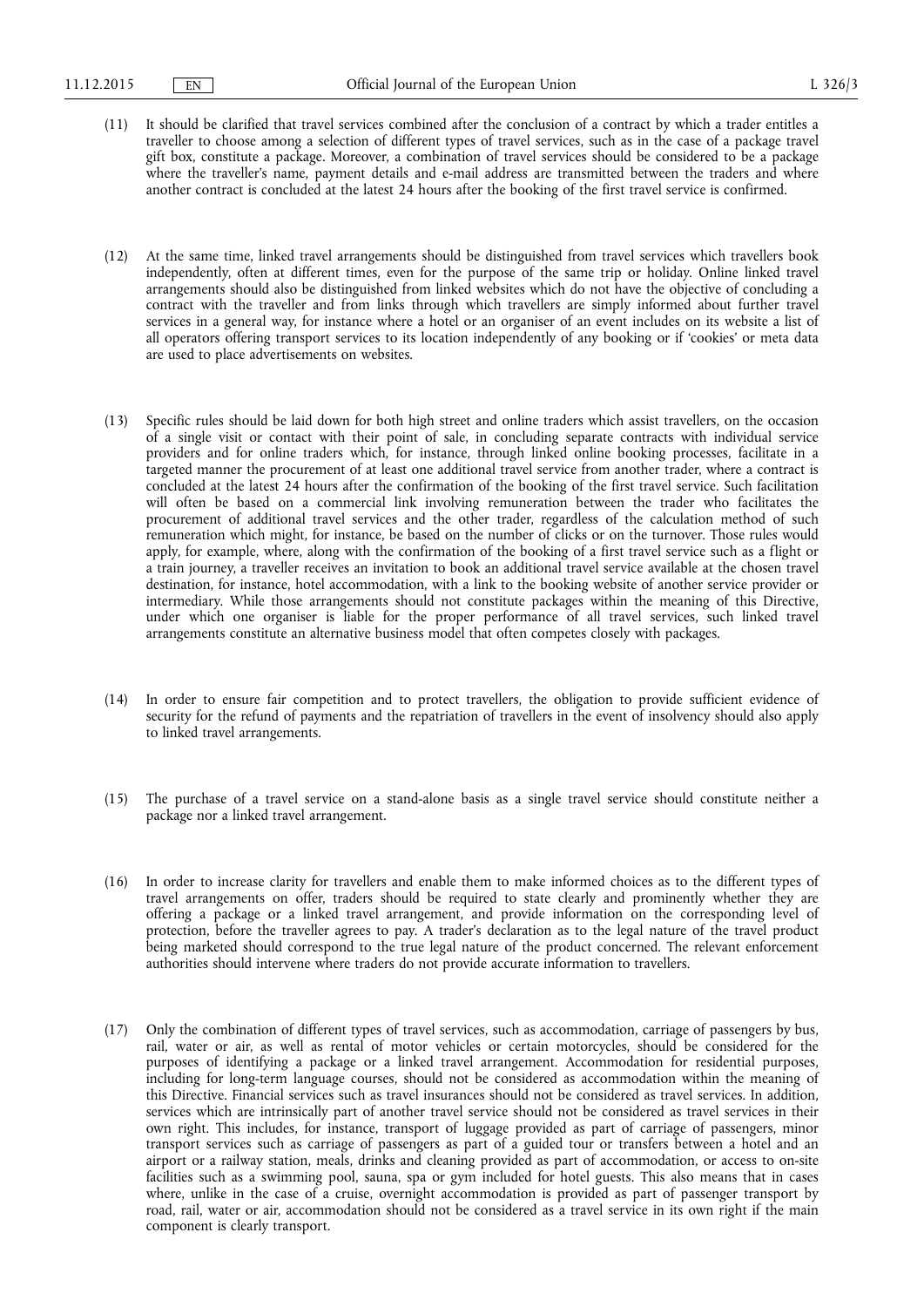- (18) Other tourist services which are not intrinsically part of carriage of passengers, accommodation or the rental of motor vehicles or certain motorcycles, may be, for instance, admission to concerts, sport events, excursions or event parks, guided tours, ski passes and rental of sports equipment such as skiing equipment, or spa treatments. However, if such services are combined with only one other type of travel service, for instance accommodation, this should lead to the creation of a package or linked travel arrangement only if they account for a significant proportion of the value of the package or linked travel arrangement, or are advertised as or otherwise represent an essential feature of the trip or holiday. If other tourist services account for 25 % or more of the value of the combination, those services should be considered as representing a significant proportion of the value of the package or linked travel arrangement. It should be clarified that where other tourist services are added, for instance, to hotel accommodation, booked as a stand-alone service, after the traveller's arrival at the hotel, this should not constitute a package. This should not lead to circumvention of this Directive, with organisers or retailers offering the traveller the selection of additional tourist services in advance and then offering conclusion of the contract for those services only after the performance of the first travel service has started.
- (19) Since there is less need to protect travellers in cases of short-term trips, and in order to avoid an unnecessary burden for traders, trips lasting less than 24 hours which do not include accommodation, as well as packages or linked travel arrangements offered or facilitated occasionally and on a not-for-profit basis and only to a limited group of travellers, should be excluded from the scope of this Directive. The latter may for example include trips organised not more than a few times a year by charities, sports clubs or schools for their members, without being offered to the general public. Adequate information on that exclusion should be made publicly available in order to ensure that traders and travellers are properly informed that those packages or linked travel arrangements are not covered by this Directive.
- (20) This Directive should be without prejudice to national contract law for those aspects that are not regulated by it.
- (21) Member States should remain competent, in accordance with Union law, to apply the provisions of this Directive to areas not falling within its scope. Member States may therefore maintain or introduce national legislation corresponding to the provisions of this Directive, or certain of its provisions, in relation to contracts that fall outside the scope of this Directive. For instance, Member States may maintain or introduce corresponding provisions for certain stand-alone contracts regarding single travel services (such as the rental of holiday homes) or for packages and linked travel arrangements that are offered or facilitated, on a not-for-profit basis to a limited group of travellers and only occasionally, or to packages and linked travel arrangements covering a period of less than 24 hours and which do not include accommodation.
- (22) The main characteristic of a package is that there is one trader responsible as an organiser for the proper performance of the package as a whole. Only in cases where another trader is acting as the organiser of a package should a trader, typically a high street or online travel agent, be able to act as a mere retailer or intermediary and not be liable as an organiser. Whether a trader is acting as an organiser for a given package should depend on that trader's involvement in the creation of the package, and not on how the trader describes his business. When considering whether a trader is an organiser or retailer, it should make no difference whether that trader is acting on the supply side or presents himself as an agent acting for the traveller.
- (23) Directive 90/314/EEC has given discretion to the Member States to determine whether retailers, organisers or both retailers and organisers are liable for the proper performance of a package. That flexibility has led to ambiguity in some Member States as to which trader is liable for the performance of the relevant travel services. Therefore, it should be clarified in this Directive that organisers are responsible for the performance of the travel services included in the package travel contract, unless national law provides that both the organiser and the retailer are liable.
- (24) In relation to packages, retailers should be responsible together with the organiser for the provision of precontractual information. In order to facilitate communication, in particular in cross-border cases, travellers should be able to contact the organiser also via the retailer through which they purchased the package.
- (25) The traveller should receive all necessary information before purchasing a package, whether it is sold through means of distance communication, over the counter or through other types of distribution. In providing that information, the trader should take into account the specific needs of travellers who are particularly vulnerable because of their age or physical infirmity, which the trader could reasonably foresee.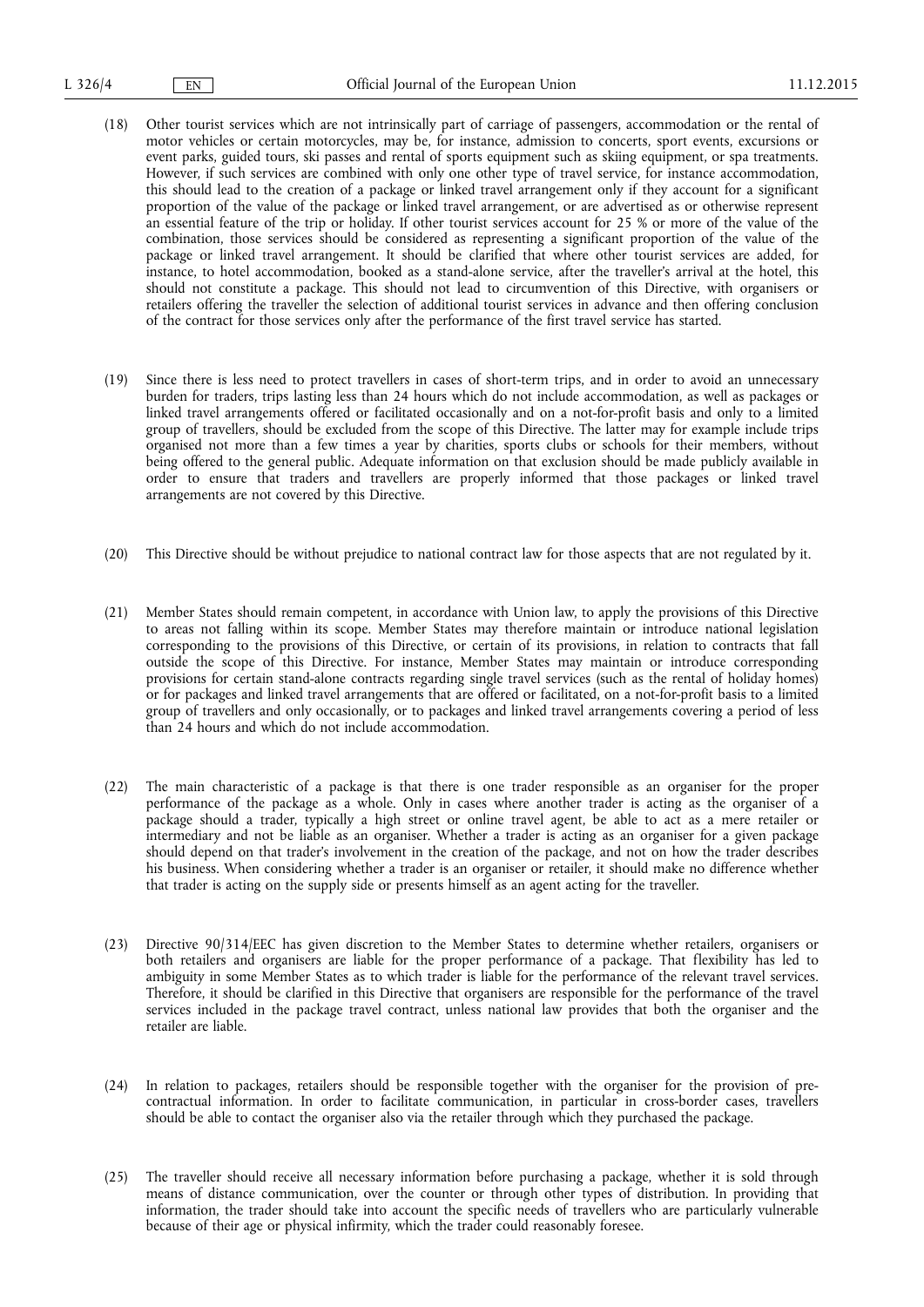- (26) Key information, for example on the main characteristics of the travel services or the prices, provided in advertisements, on the organiser's website or in brochures as part of the pre-contractual information, should be binding, unless the organiser reserves the right to make changes to those elements and unless such changes are clearly, comprehensibly and prominently communicated to the traveller before the conclusion of the package travel contract. However, in the light of new communication technologies, which easily allow updates, there is no longer any need to lay down specific rules on brochures, while it is appropriate to ensure that, changes to precontractual information are communicated to the traveller. It should always be possible to make changes to precontractual information where expressly agreed by both parties to the package travel contract.
- (27) The information requirements laid down in this Directive are exhaustive, but should be without prejudice to the information requirements laid down in other applicable Union legislation (1 ).
- (28) Organisers should provide general information on the visa requirements of the country of destination. The information on approximate periods for obtaining visas can be provided as a reference to official information of the country of destination.
- (29) Taking into account the specificities of package travel contracts, the rights and obligations of the contracting parties should be laid down for the period before and after the start of the package, in particular if the package is not properly performed or if particular circumstances change.
- (30) Since packages are often purchased a long time before their performance, unforeseen events may occur. Therefore the traveller should, under certain conditions, be entitled to transfer a package travel contract to another traveller. In such situations, the organiser should be able to recover his expenses, for instance if a sub-contractor requires a fee for changing the name of the traveller or for cancelling a transport ticket and issuing a new one.
- (31) Travellers should also be able to terminate the package travel contract at any time before the start of the package in return for payment of an appropriate and justifiable termination fee, taking into account expected cost savings and income from alternative deployment of the travel services. They should also have the right to terminate the package travel contract without paying any termination fee where unavoidable and extraordinary circumstances will significantly affect the performance of the package. This may cover for example warfare, other serious security problems such as terrorism, significant risks to human health such as the outbreak of a serious disease at the travel destination, or natural disasters such as floods, earthquakes or weather conditions which make it impossible to travel safely to the destination as agreed in the package travel contract.
- (32) In specific situations, the organiser should also be entitled to terminate the package travel contract before the start of the package without paying compensation, for instance if the minimum number of participants is not reached and where that possibility has been reserved in the contract. In that event, the organiser should refund all payments made in respect of the package.
- (33) In certain cases organisers should be allowed to make unilateral changes to the package travel contract. However, travellers should have the right to terminate the package travel contract if the changes alter significantly any of the main characteristics of the travel services. This may for instance be the case if the quality or the value of the travel services diminishes. Changes of departure or arrival times indicated in the package travel contract should

<sup>(</sup> 1 ) See: Directive 2000/31/EC of the European Parliament and of the Council of 8 June 2000 on certain legal aspects of information society services, in particular electronic commerce, in the Internal Market (Directive on electronic commerce) (OJ L 178, 17.7.2000, p. 1) and Directive 2006/123/EC of the European Parliament and of the Council of 12 December 2006 on services in the internal market (OJ L 376, 27.12.2006, p. 36), as well as Regulation (EC) No 2111/2005 of the European Parliament and of the Council of 14 December 2005 on the establishment of a Community list of air carriers subject to an operating ban within the Community and on informing air transport passengers of the identity of the operating air carrier, and repealing Article 9 of Directive 2004/36/EC (OJ L 344, 27.12.2005, p. 15), Regulation (EC) No 1107/2006 of the European Parliament and of the Council of 5 July 2006 concerning the rights of disabled persons and persons with reduced mobility when travelling by air (OJ L 204, 26.7.2006, p. 1), Regulation (EC) No 1371/2007 of the European Parliament and of the Council of 23 October 2007 on rail passengers' rights and obligations (OJ L 315, 3.12.2007, p. 14), Regulation (EC) No 1008/2008 of the European Parliament and of the Council of 24 September 2008 on common rules for the operation of air services in the Community (OJ L 293, 31.10.2008, p. 3), Regulation (EU) No 1177/2010 of the European Parliament and of the Council of 24 November 2010 concerning the rights of passengers when travelling by sea and inland waterway and amending Regulation (EC) No 2006/2004 (OJ L 334, 17.12.2010, p. 1) and Regulation (EU) No 181/2011 of the European Parliament and of the Council of 16 February 2011 concerning the rights of passengers in bus and coach transport and amending Regulation (EC) No 2006/2004 (OJ L 55, 28.2.2011, p. 1).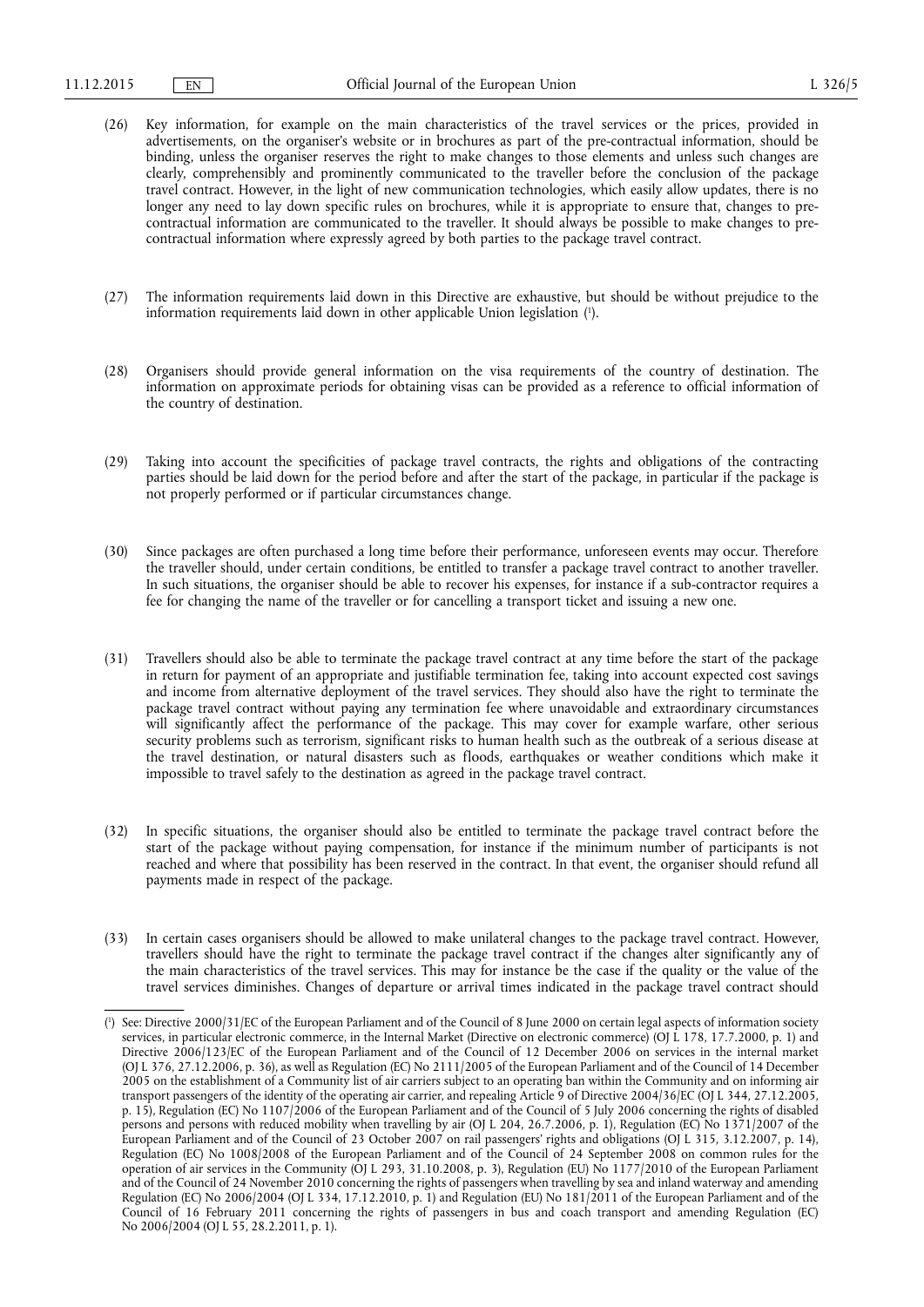be considered significant, for instance, where they would impose on the traveller considerable inconvenience or additional costs, for instance rearrangement of transport or accommodation. Price increases should be possible only if there has been a change in the cost of fuel or other power sources for the carriage of passengers, in taxes or fees imposed by a third party not directly involved in the performance of the travel services included in the package travel contract or in the exchange rates relevant to the package and only if the contract expressly reserves the possibility of such a price increase and states that the traveller is entitled to a price reduction corresponding to a decrease in those costs. If the organiser proposes a price increase of more than 8 % of the total price, the traveller should be entitled to terminate the package travel contract without paying a termination fee.

- (34) It is appropriate to set out specific rules on remedies as regards the lack of conformity in the performance of the package travel contract. The traveller should be entitled to have problems resolved and, where a significant proportion of travel services included in the package travel contract cannot be provided, the traveller should be offered suitable alternative arrangements. If the organiser does not remedy the lack of conformity within a reasonable period set by the traveller, the traveller should be able to do so himself and request reimbursement of the necessary expenses. In certain cases there should not be a need to specify a time-limit, in particular if immediate remedy is required. This would apply, for instance, when, due to the delay of a bus provided by the organiser, the traveller has to take a taxi to catch his flight on time. Travellers should also be entitled to a price reduction, termination of the package travel contract and/or compensation for damages. Compensation should also cover non-material damage, such as compensation for loss of enjoyment of the trip or holiday because of substantial problems in the performance of the relevant travel services. The traveller should be required to inform the organiser without undue delay, taking into account the circumstances of the case, of any lack of conformity he perceives during the performance of a travel service included in the package travel contract. Failure to do so may be taken into account when determining the appropriate price reduction or compensation for damages where such notice would have avoided or reduced the damage.
- (35) In order to ensure consistency, it is appropriate to align the provisions of this Directive with international conventions regulating travel services and with the Union passenger rights legislation. Where the organiser is liable for failure to perform or improper performance of the travel services included in the package travel contract, the organiser should be able to invoke the limitations of the liability of service providers set out in such international conventions as the Montreal Convention of 1999 for the Unification of certain Rules for International Carriage by Air (<sup>1</sup>), the Convention of 1980 concerning International Carriage by Rail (COTIF) (<sup>2</sup>) and the Athens Convention of 1974 on the Carriage of Passengers and their Luggage by Sea (3). Where it is impossible to ensure the traveller's timely return to the place of departure because of unavoidable and extraordinary circumstances, the organiser should bear the cost of the travellers' necessary accommodation for a period not exceeding three nights per traveller, unless longer periods are provided for in existing or future Union passenger rights legislation.
- (36) This Directive should not affect the rights of travellers to present claims both under this Directive and under other relevant Union legislation or international conventions, so that travellers continue to have the possibility to address claims to the organiser, the carrier or any other liable party, or, as the case may be, to more than one party. It should be clarified that, in order to avoid overcompensation, compensation or price reduction granted under this Directive and the compensation or price reduction granted under other relevant Union legislation or international conventions should be deducted from each other. The organiser's liability should be without prejudice to the right to seek redress from third parties, including service providers.
- (37) If the traveller is in difficulty during the trip or holiday, the organiser should be obliged to give appropriate assistance without undue delay. Such assistance should consist mainly of providing, where appropriate, information on aspects such as health services, local authorities and consular assistance, as well as practical help, for instance with regard to distance communications and alternative travel arrangements.

<sup>(</sup> 1 ) Council Decision 2001/539/EC of 5 April 2001 on the conclusion by the European Community of the Convention for the Unification of Certain Rules for International Carriage by Air (the Montreal Convention) (OJ L 194, 18.7.2001, p. 38).

<sup>(</sup> 2 ) Council Decision 2013/103/EU of 16 June 2011 on the signing and conclusion of the Agreement between the European Union and the Intergovernmental Organisation for International Carriage by Rail on the Accession of the European Union to the Convention concerning International Carriage by Rail (COTIF) of 9 May 1980, as amended by the Vilnius Protocol of 3 June 1999 (OJ L 51, 23.2.2013, p. 1).

<sup>(</sup> 3 ) Council Decision 2012/22/EU of 12 December 2011 concerning the accession of the European Union to the Protocol of 2002 to the Athens Convention relating to the Carriage of Passengers and their Luggage by Sea, 1974, with the exception of Articles 10 and 11 thereof (OJ L 8, 12.1.2012, p. 1).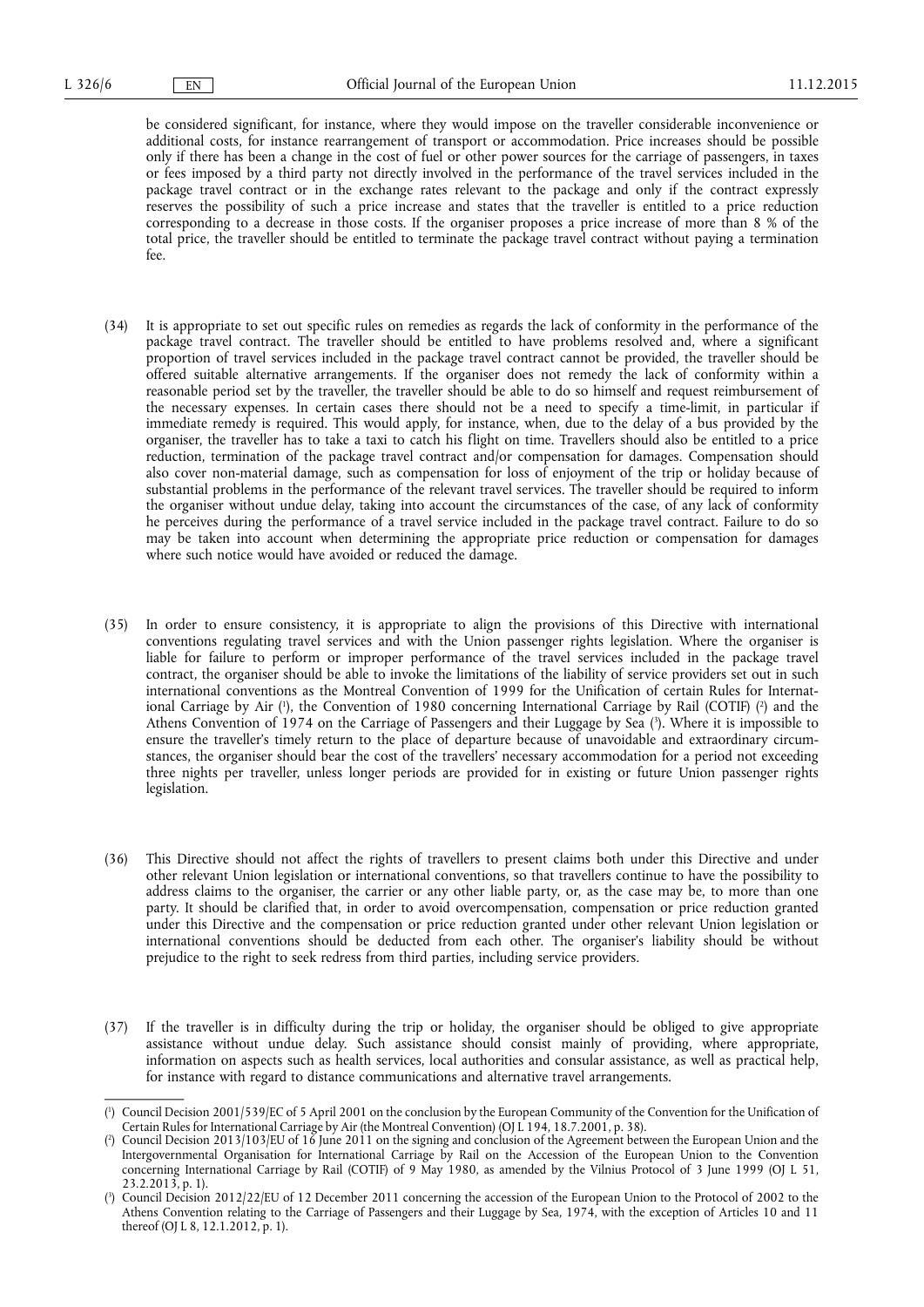- (38) In its Communication of 18 March 2013 entitled 'Passenger protection in the event of airline insolvency', the Commission set out measures to improve the protection of travellers in the event of an airline insolvency, including better enforcement of Regulation (EC) No 261/2004 of the European Parliament and of the Council (<sup>1</sup>) and of Regulation (EC) No 1008/2008, and engagement with industry stakeholders, failing which a legislative measure could be considered. That Communication concerns the purchase of an individual component, namely air travel services, and does not therefore address insolvency protection for packages and for linked travel arrangements.
- (39) Member States should ensure that travellers purchasing a package are fully protected against the organiser's insolvency. Member States in which organisers are established should ensure that they provide security for the refund of all payments made by or on behalf of travellers and, insofar as a package includes the carriage of passengers, for the traveller's repatriation in the event of the organiser's insolvency. However, it should be possible to offer travellers the continuation of the package. While retaining discretion as to the way in which insolvency protection is to be arranged, Member States should ensure that the protection is effective. Effectiveness implies that the protection should become available as soon as, as a consequence of the organiser's liquidity problems, travel services are not being performed, will not be or will only partially be performed, or where service providers require travellers to pay for them. Member States should be able to require that organisers provide travellers with a certificate documenting a direct entitlement against the provider of the insolvency protection.
- (40) For the insolvency protection to be effective, it should cover the foreseeable amounts of payments affected by the organiser's insolvency and, where applicable, the foreseeable cost for repatriations. This means that the protection should be sufficient to cover all foreseeable payments made by or on behalf of travellers in respect of packages in peak season, taking into account the period between receiving such payments and the completion of the trip or holiday, as well as, where applicable, the foreseeable cost for repatriations. That will generally mean that the security has to cover a sufficiently high percentage of the organiser's turnover in respect of packages, and may depend on factors such as the type of packages sold, including the mode of transport, the travel destination, and any legal restrictions or the organiser's commitments regarding the amounts of pre-payments he may accept and their timing before the start of the package. Whereas the necessary cover may be calculated on the basis of the most recent business data, for instance the turnover achieved in the last business year, organisers should be obliged to adapt the insolvency protection in the event of increased risks, including a significant increase in the sale of packages. However, effective insolvency protection should not have to take into account highly remote risks, for instance the simultaneous insolvency of several of the largest organisers, where to do so would disproportionately affect the cost of the protection, thus hampering its effectiveness. In such cases the guarantee for refunds may be limited.
- (41) Given the differences in national law and practice regarding the parties to a package travel contract and the receipt of payments made by or on behalf of travellers, Member States should be allowed to require retailers to take out insolvency protection as well.
- (42) In line with Directive 2006/123/EC, it is appropriate to lay down rules so as to prevent insolvency protection obligations from acting as an obstacle to the free movement of services and the freedom of establishment. Therefore, Member States should be obliged to recognise insolvency protection under the law of the Member State of establishment. In order to facilitate the administrative cooperation and supervision of organisers and, where applicable, retailers which are operating in different Member States with regard to insolvency protection, Member States should be obliged to designate central contact points.
- (43) Traders facilitating linked travel arrangements should be obliged to inform travellers that they are not buying a package and that individual travel service providers are solely responsible for the proper performance of their contracts. Traders facilitating linked travel arrangements should, in addition, be obliged to provide insolvency protection for the refund of payments they receive and, insofar as they are responsible for the carriage of passengers, for the travellers' repatriation, and should inform travellers accordingly. Traders responsible for the performance of the individual contracts forming part of a linked travel arrangement are subject to general Union consumer protection legislation and sector-specific Union legislation.

<sup>(</sup> 1 ) Regulation (EC) No 261/2004 of the European Parliament and of the Council of 11 February 2004 establishing common rules on compensation and assistance to passengers in the event of denied boarding and of cancellation or long delay of flights, and repealing Regulation (EEC) No 295/91 (OJ L 46, 17.2.2004, p. 1).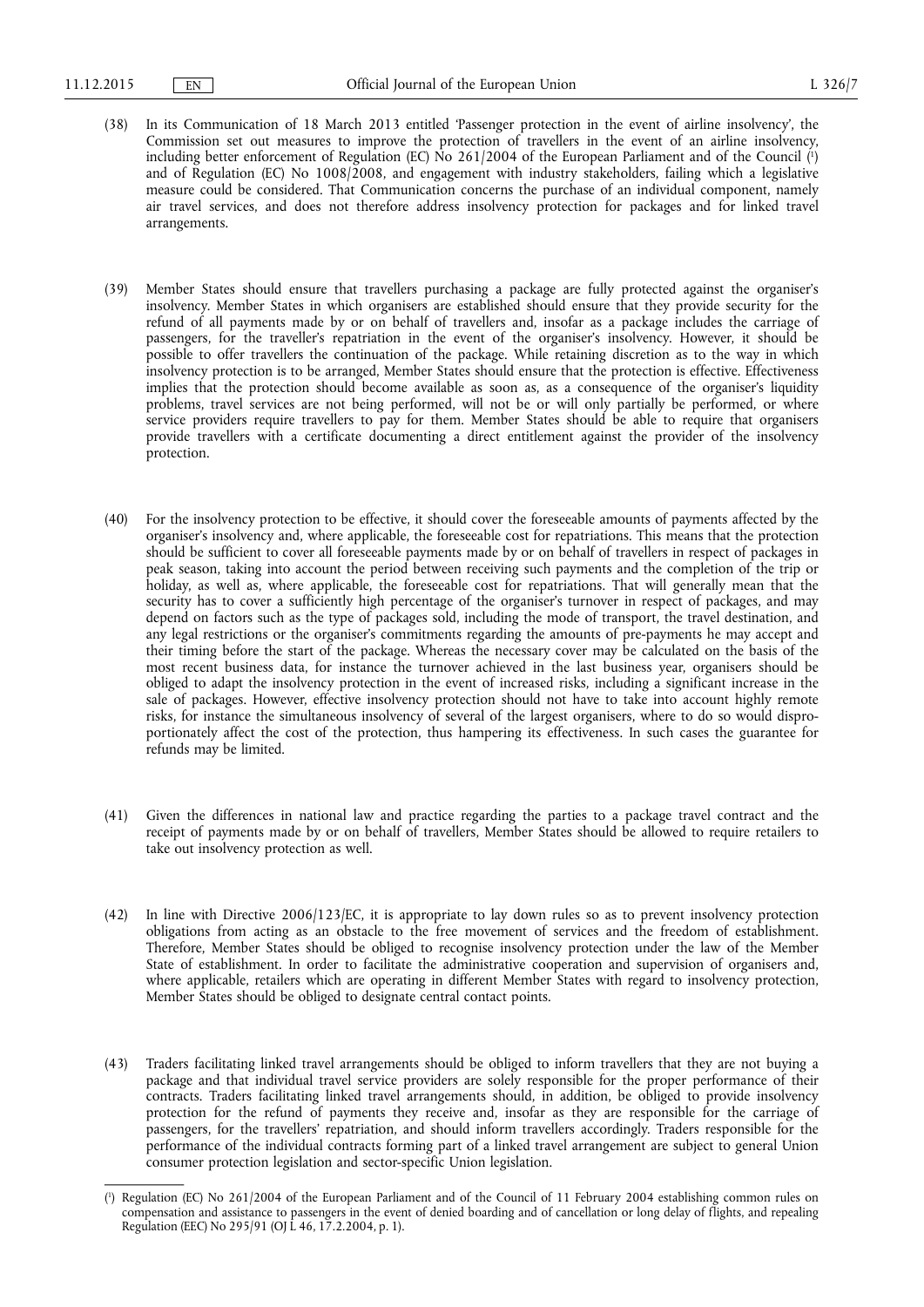- (44) When laying down rules on insolvency protection schemes in relation to packages and linked travel arrangements, Member States should not be prevented from taking into account the special situation of smaller companies while ensuring the same level of protection for travellers.
- (45) Travellers should be protected in relation to errors occurring in the booking process of packages and linked travel arrangements.
- (46) It should be confirmed that travellers may not waive rights stemming from this Directive and that organisers or traders facilitating linked travel arrangements may not escape from their obligations by claiming that they are simply acting as a travel service provider, an intermediary, or in any other capacity.
- (47) Member States should lay down rules on penalties for infringements of national provisions transposing this Directive and ensure that they are implemented. Those penalties should be effective, proportionate and dissuasive.
- (48) The adoption of this Directive makes it necessary to adapt certain Union consumer protection legislative acts. In particular, it should be clarified that Regulation (EC) No 2006/2004 of the European Parliament and of the Council (1 ) applies to infringements of this Directive. Also, taking into account the fact that Directive  $2011/83$ /EU of the European Parliament and the Council  $(2)$  in its current form does not apply to contracts covered by Directive 90/314/EEC, it is necessary to amend Directive 2011/83/EU to ensure that it continues to apply to individual travel services that form part of a linked travel arrangement, insofar as those individual services are not otherwise excluded from the scope of Directive 2011/83/EU, and that certain consumer rights laid down in that Directive also apply to packages.
- (49) This Directive is without prejudice to rules on the protection of personal data laid down in Directive 95/46/EC of the European Parliament and of the Council (3) and to the Union rules on private international law, including Regulation (EC) No 593/2008 of the European Parliament and of the Council (4).
- (50) It should be clarified that the regulatory requirements of this Directive on insolvency protection and information in relation to linked travel arrangements should also apply to traders not established in a Member State which by any means direct their activities within the meaning of Regulation (EC) No 593/2008 and Regulation (EU) No 1215/2012 of the European Parliament and of the Council (5) to one or more Member States.
- (51) Since the objective of this Directive, namely to contribute to the proper functioning of the internal market and to the achievement of a high and as uniform as possible level of consumer protection, cannot be sufficiently achieved by the Member States, but can rather, by reason of its scale, be better achieved at Union level, the Union may adopt measures, in accordance with the principle of subsidiarity as set out in Article 5 of the Treaty on European Union. In accordance with the principle of proportionality, as set out in that Article, this Directive does not go beyond what is necessary in order to achieve that objective.
- (52) This Directive respects the fundamental rights and observes the principles recognised by the Charter of Fundamental Rights of the European Union. This Directive, in particular, respects the freedom to conduct a business laid down in Article 16 of the Charter, while ensuring a high level of consumer protection within the Union, in accordance with Article 38 of the Charter.

<sup>(</sup> 1 ) Regulation (EC) No 2006/2004 of the European Parliament and of the Council of 27 October 2004 on cooperation between national authorities responsible for the enforcement of consumer protection laws (the Regulation on consumer protection cooperation) (OJ L 364, 9.12.2004, p. 1).

<sup>(</sup> 2 ) Directive 2011/83/EU of the European Parliament and the Council of 25 October 2011 on consumer rights, amending Council Directive 93/13/EEC and Directive 1999/44/EC of the European Parliament and of the Council and repealing Council Directive 85/577/EEC and Directive 97/7/EC of the European Parliament and of the Council (OJ L 304, 22.11.2011, p. 64).

<sup>(</sup> 3 ) Directive 95/46/EC of the European Parliament and of the Council of 24 October 1995 on the protection of individuals with regard to the processing of personal data and on the free movement of such data (OJ L 281, 23.11.1995, p. 31).

<sup>(</sup> 4 ) Regulation (EC) No 593/2008 of the European Parliament and of the Council of 17 June 2008 on the law applicable to contractual obligations (Rome I) (OJ L 177, 4.7.2008, p. 6).

<sup>(</sup> 5 ) Regulation (EU) No 1215/2012 of the European Parliament and of the Council of 12 December 2012 on jurisdiction and the recognition and enforcement of judgments in civil and commercial matters (OJ L 351, 20.12.2012, p. 1).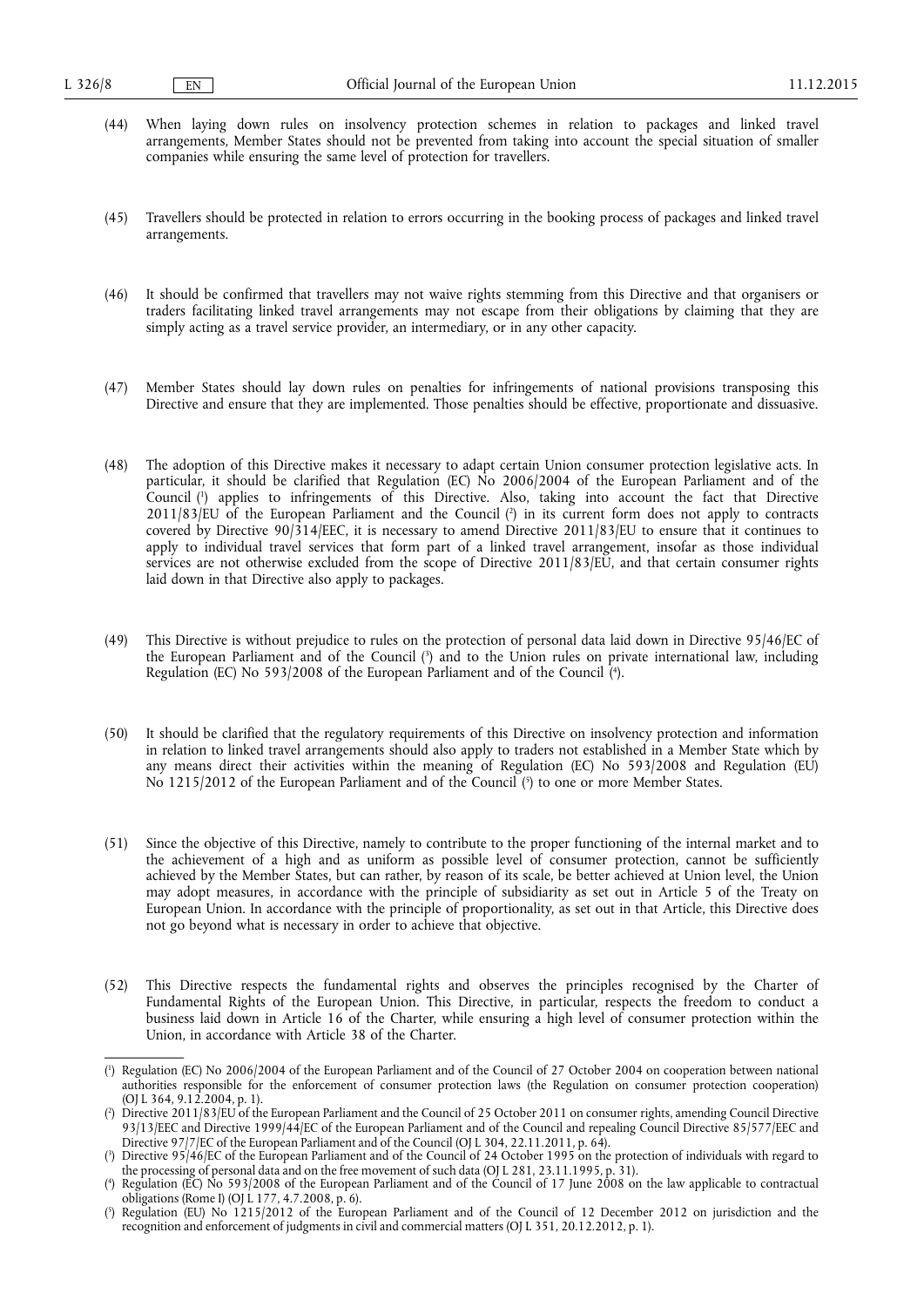- (53) In accordance with the Joint Political Declaration of 28 September 2011 of Member States and the Commission on explanatory documents (1 ), Member States have undertaken to accompany, in justified cases, the notification of their transposition measures with one or more documents explaining the relationship between the components of a directive and the corresponding parts of national transposition instruments. With regard to this Directive, the legislator considers the transmission of such documents to be justified.
- (54) Directive 90/314/EEC should therefore be repealed,

HAVE ADOPTED THIS DIRECTIVE:

## CHAPTER I

## **SUBJECT MATTER, SCOPE, DEFINITIONS AND LEVEL OF HARMONISATION**

#### *Article 1*

## **Subject matter**

The purpose of this Directive is to contribute to the proper functioning of the internal market and to the achievement of a high and as uniform as possible level of consumer protection by approximating certain aspects of the laws, regulations and administrative provisions of the Member States in respect of contracts between travellers and traders relating to package travel and linked travel arrangements.

## *Article 2*

#### **Scope**

1. This Directive applies to packages offered for sale or sold by traders to travellers and to linked travel arrangements facilitated by traders for travellers.

- 2. This Directive does not apply to:
- (a) packages and linked travel arrangements covering a period of less than 24 hours unless overnight accommodation is included;
- (b) packages offered, and linked travel arrangements facilitated, occasionally and on a not-for-profit basis and only to a limited group of travellers;
- (c) packages and linked travel arrangements purchased on the basis of a general agreement for the arrangement of business travel between a trader and another natural or legal person who is acting for purposes relating to his trade, business, craft or profession.

3. This Directive does not affect national general contract law such as the rules on the validity, formation or effect of a contract, insofar as general contract law aspects are not regulated in this Directive.

## *Article 3*

## **Definitions**

For the purposes of this Directive, the following definitions apply:

- (1) 'travel service' means:
	- (a) carriage of passengers;
	- (b) accommodation which is not intrinsically part of carriage of passengers and is not for residential purposes;

<sup>(</sup> 1 ) OJ C 369, 17.12.2011, p. 14.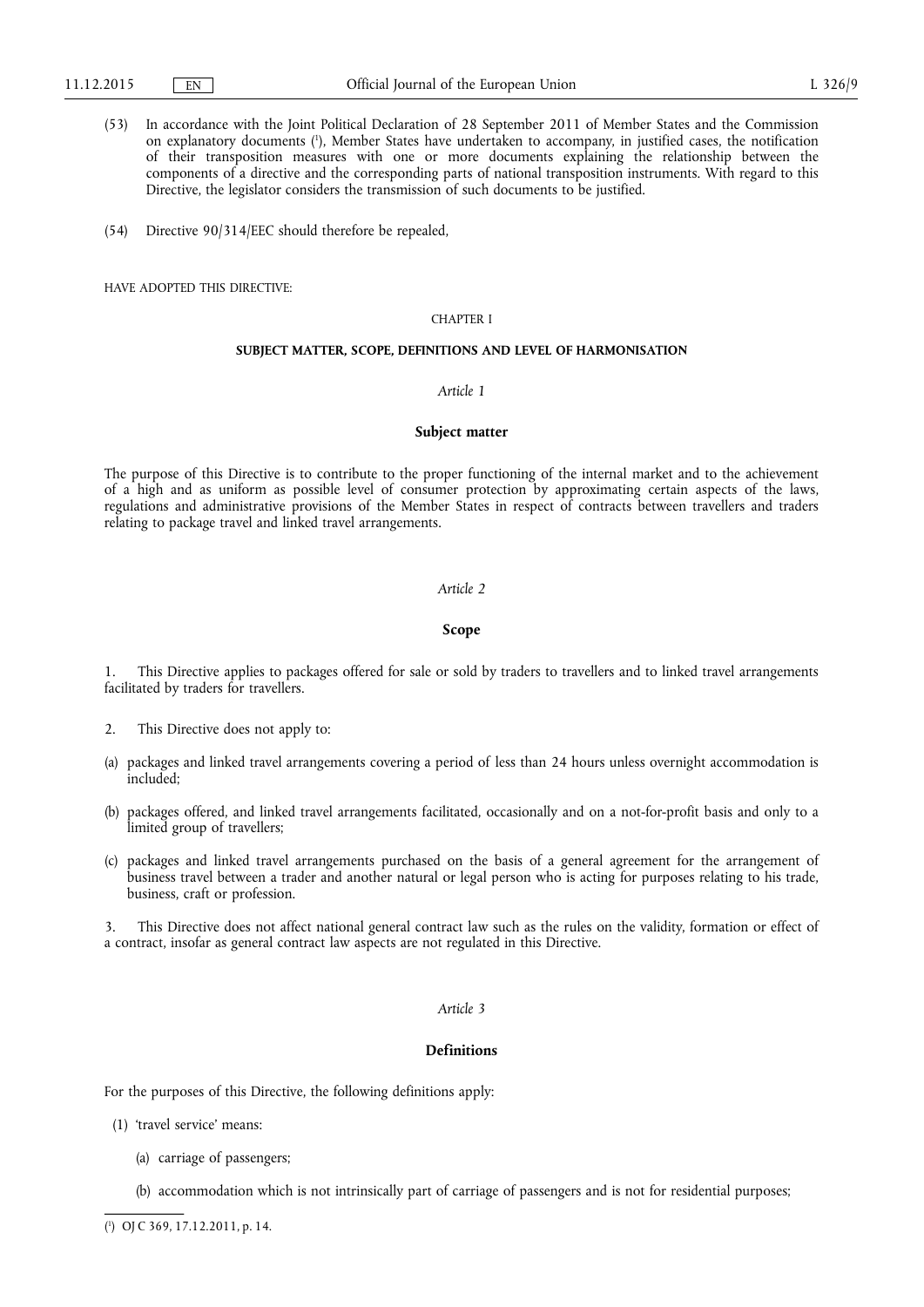- (c) rental of cars, other motor vehicles within the meaning of Article 3(11) of Directive 2007/46/EC of the European Parliament and of the Council (1 ), or motorcycles requiring a Category A driving licence in accordance with point (c) of Article 4(3) of Directive 2006/126/EC of the European Parliament and of the Council  $(2)$ ;
- (d) any other tourist service not intrinsically part of a travel service within the meaning of points (a), (b) or (c);
- (2) 'package' means a combination of at least two different types of travel services for the purpose of the same trip or holiday, if:
	- (a) those services are combined by one trader, including at the request of or in accordance with the selection of the traveller, before a single contract on all services is concluded; or
	- (b) irrespective of whether separate contracts are concluded with individual travel service providers, those services are:
		- (i) purchased from a single point of sale and those services have been selected before the traveller agrees to pay,
		- (ii) offered, sold or charged at an inclusive or total price,
		- (iii) advertised or sold under the term 'package' or under a similar term,
		- (iv) combined after the conclusion of a contract by which a trader entitles the traveller to choose among a selection of different types of travel services, or
		- (v) purchased from separate traders through linked online booking processes where the traveller's name, payment details and e-mail address are transmitted from the trader with whom the first contract is concluded to another trader or traders and a contract with the latter trader or traders is concluded at the latest 24 hours after the confirmation of the booking of the first travel service.

A combination of travel services where not more than one type of travel service as referred to in point (a), (b) or (c) of point 1 is combined with one or more tourist services as referred to in point (d) of point 1 is not a package if the latter services:

- (a) do not account for a significant proportion of the value of the combination and are not advertised as and do not otherwise represent an essential feature of the combination; or
- (b) are selected and purchased only after the performance of a travel service as referred to in point (a), (b) or (c) of point 1 has started;
- (3) 'package travel contract' means a contract on the package as a whole or, if the package is provided under separate contracts, all contracts covering travel services included in the package;
- (4) 'start of the package' means the beginning of the performance of travel services included in the package;
- (5) 'linked travel arrangement' means at least two different types of travel services purchased for the purpose of the same trip or holiday, not constituting a package, resulting in the conclusion of separate contracts with the individual travel service providers, if a trader facilitates:
	- (a) on the occasion of a single visit or contact with his point of sale, the separate selection and separate payment of each travel service by travellers; or

<sup>(</sup> 1 ) Directive 2007/46/EC of the European Parliament and of the Council of 5 September 2007 establishing a framework for the approval of motor vehicles and their trailers, and of systems, components and separate technical units intended for such vehicles (Framework Directive) (OJ L 263, 9.10.2007, p. 1).

<sup>(</sup> 2 ) Directive 2006/126/EC of the European Parliament and of the Council of 20 December 2006 on driving licences (OJ L 403, 30.12.2006, p. 18).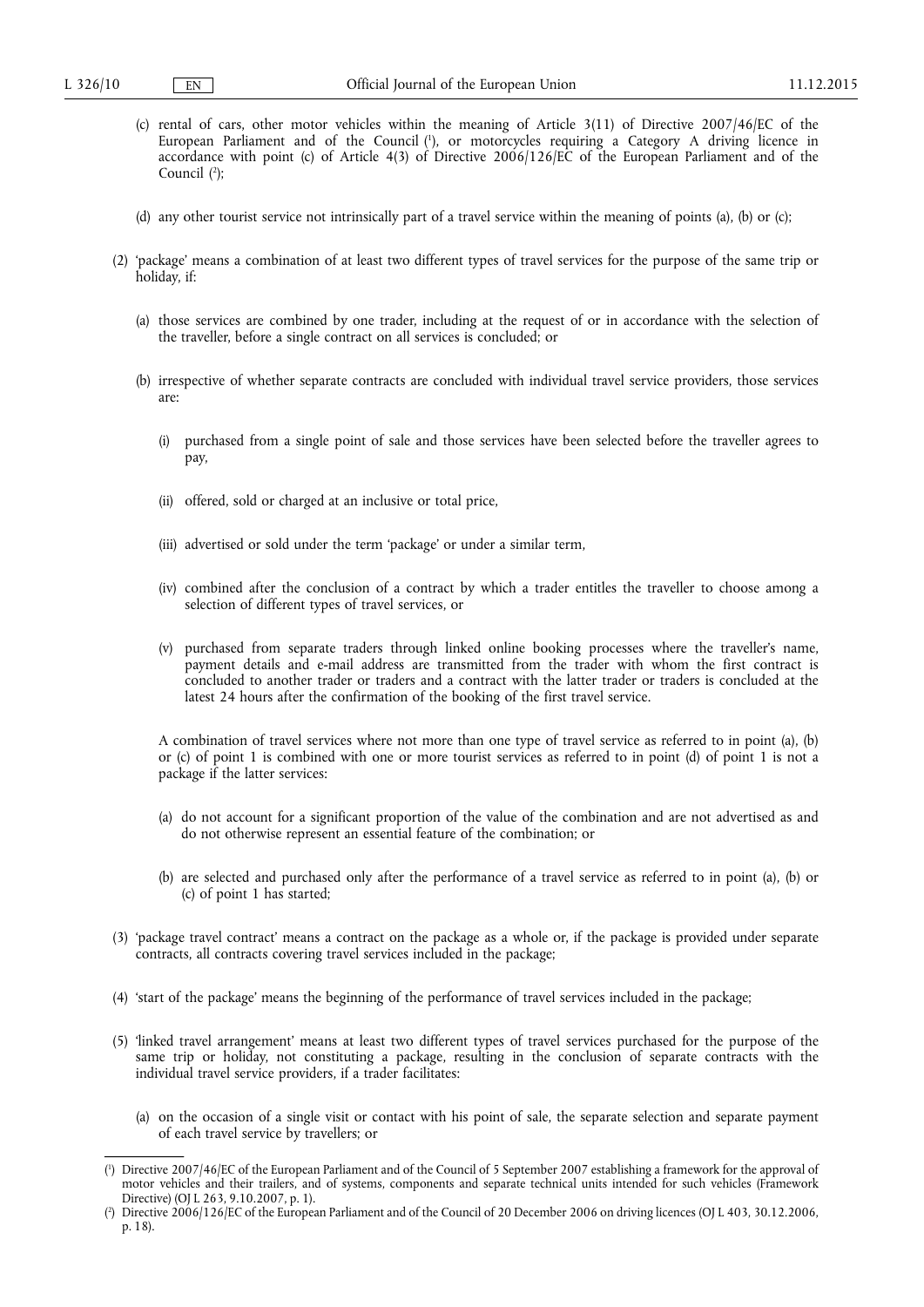(b) in a targeted manner, the procurement of at least one additional travel service from another trader where a contract with such other trader is concluded at the latest 24 hours after the confirmation of the booking of the first travel service.

Where not more than one type of travel service as referred to in point (a), (b) or (c) of point 1 and one or more tourist services as referred to in point (d) of point 1 are purchased, they do not constitute a linked travel arrangement if the latter services do not account for a significant proportion of the combined value of the services and are not advertised as, and do not otherwise represent, an essential feature of the trip or holiday.

- (6) 'traveller' means any person who is seeking to conclude a contract, or is entitled to travel on the basis of a contract concluded, within the scope of this Directive;
- (7) 'trader' means any natural person or any legal person, irrespective of whether privately or publicly owned, who is acting, including through any other person acting in his name or on his behalf, for purposes relating to his trade, business, craft or profession in relation to contracts covered by this Directive, whether acting in the capacity of organiser, retailer, trader facilitating a linked travel arrangement or as a travel service provider;
- (8) 'organiser' means a trader who combines and sells or offers for sale packages, either directly or through another trader or together with another trader, or the trader who transmits the traveller's data to another trader in accordance with point (b)(v) of point 2;
- (9) 'retailer' means a trader other than the organiser who sells or offers for sale packages combined by an organiser;
- (10) 'establishment' means establishment as defined in point 5 of Article 4 of Directive 2006/123/EC;
- (11) 'durable medium' means any instrument which enables the traveller or the trader to store information addressed personally to him in a way accessible for future reference for a period of time adequate for the purposes of the information and which allows the unchanged reproduction of the information stored;
- (12) 'unavoidable and extraordinary circumstances' means a situation beyond the control of the party who invokes such a situation and the consequences of which could not have been avoided even if all reasonable measures had been taken;
- (13) 'lack of conformity' means a failure to perform or improper performance of the travel services included in a package;
- (14) 'minor' means a person below the age of 18 years;
- (15) 'point of sale' means any retail premises, whether movable or immovable, or a retail website or similar online sales facility, including where retail websites or online sales facilities are presented to travellers as a single facility, including a telephone service;
- (16) 'repatriation' means the traveller's return to the place of departure or to another place the contracting parties agree upon.

## *Article 4*

## **Level of harmonisation**

Unless otherwise provided for in this Directive, Member States shall not maintain or introduce, in their national law, provisions diverging from those laid down in this Directive, including more or less stringent provisions which would ensure a different level of traveller protection.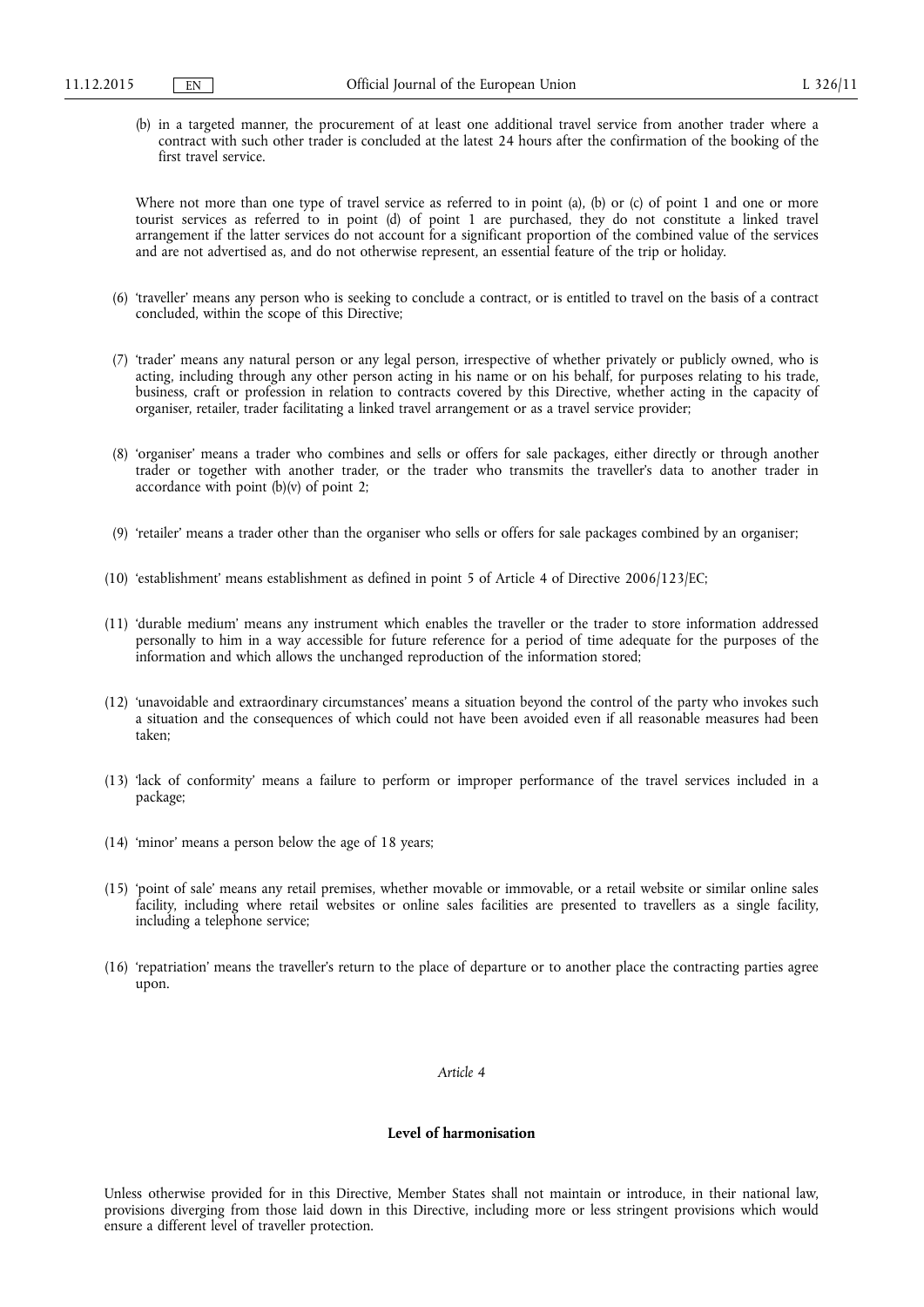## CHAPTER II

## **INFORMATION OBLIGATIONS AND CONTENT OF THE PACKAGE TRAVEL CONTRACT**

## *Article 5*

## **Pre-contractual information**

1. Member States shall ensure that, before the traveller is bound by any package travel contract or any corresponding offer, the organiser and, where the package is sold through a retailer, also the retailer shall provide the traveller with the standard information by means of the relevant form as set out in Part A or Part B of Annex I, and, where applicable to the package, with the following information:

- (a) the main characteristics of the travel services:
	- (i) the travel destination(s), itinerary and periods of stay, with dates and, where accommodation is included, the number of nights included;
	- (ii) the means, characteristics and categories of transport, the points, dates and time of departure and return, the duration and places of intermediate stops and transport connections.

Where the exact time is not yet determined, the organiser and, where applicable, the retailer shall inform the traveller of the approximate time of departure and return;

- (iii) the location, main features and, where applicable, tourist category of the accommodation under the rules of the country of destination;
- (iv) the meal plan;
- (v) visits, excursion(s) or other services included in the total price agreed for the package;
- (vi) where it is not apparent from the context, whether any of the travel services will be provided to the traveller as part of a group and, if so, where possible, the approximate size of the group;
- (vii) where the traveller's benefit from other tourist services depends on effective oral communication, the language in which those services will be carried out; and
- (viii) whether the trip or holiday is generally suitable for persons with reduced mobility and, upon the traveller's request, precise information on the suitability of the trip or holiday taking into account the traveller's needs;
- (b) the trading name and geographical address of the organiser and, where applicable, of the retailer, as well as their telephone number and, where applicable, e-mail address;
- (c) the total price of the package inclusive of taxes and, where applicable, of all additional fees, charges and other costs or, where those costs cannot reasonably be calculated in advance of the conclusion of the contract, an indication of the type of additional costs which the traveller may still have to bear;
- (d) the arrangements for payment, including any amount or percentage of the price which is to be paid as a down payment and the timetable for payment of the balance, or financial guarantees to be paid or provided by the traveller;
- (e) the minimum number of persons required for the package to take place and the time-limit, referred to in point (a) of Article 12(3), before the start of the package for the possible termination of the contract if that number is not reached;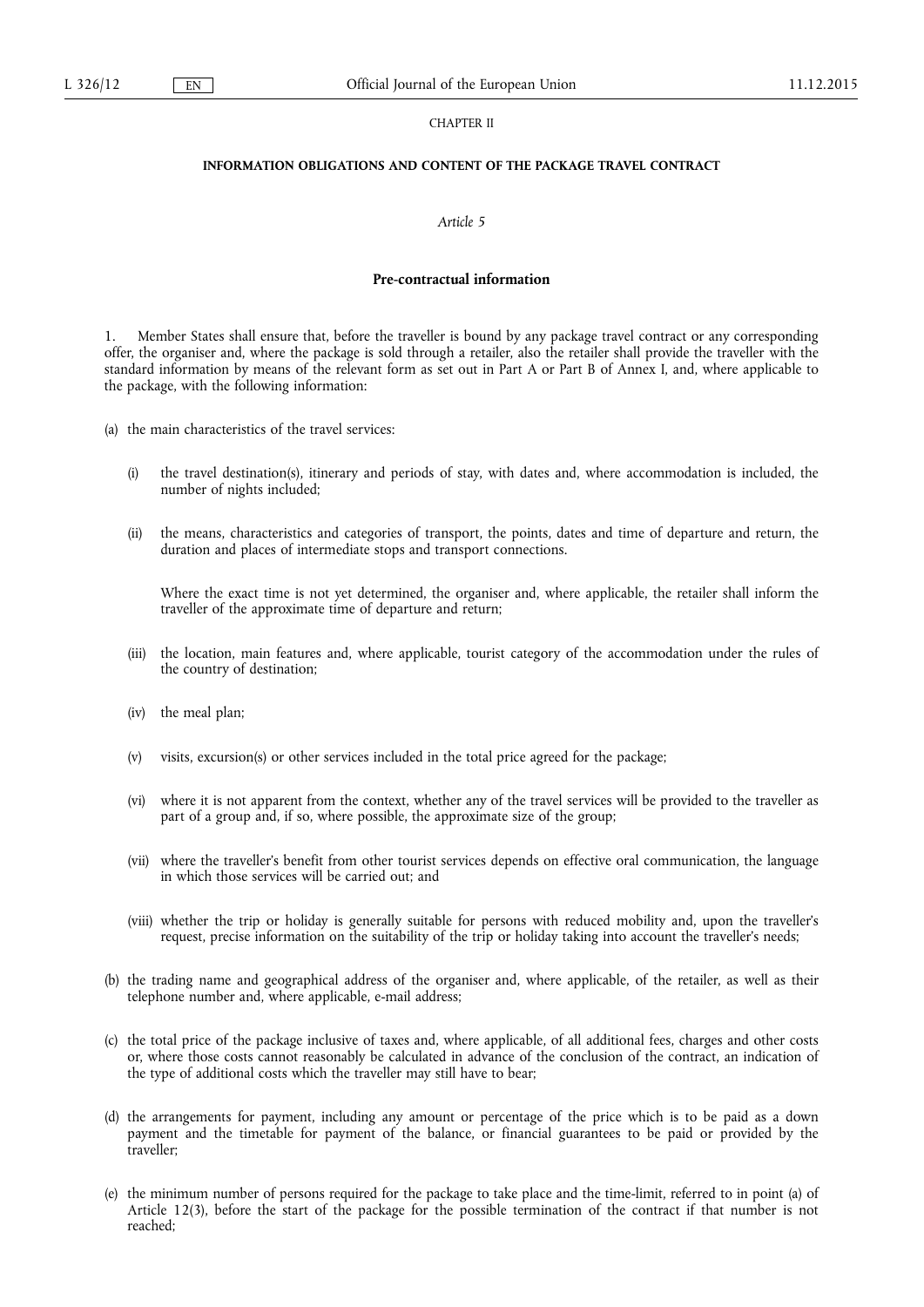- (f) general information on passport and visa requirements, including approximate periods for obtaining visas and information on health formalities, of the country of destination;
- (g) information that the traveller may terminate the contract at any time before the start of the package in return for payment of an appropriate termination fee, or, where applicable, the standardised termination fees requested by the organiser, in accordance with Article 12(1);
- (h) information on optional or compulsory insurance to cover the cost of termination of the contract by the traveller or the cost of assistance, including repatriation, in the event of accident, illness or death.

For package travel contracts concluded by telephone, the organiser and, where applicable, the retailer shall provide the traveller with the standard information set out in Part B of Annex I, and the information set out in points (a) to (h) of the first subparagraph.

With reference to packages as defined in point (b)(v) of point 2 of Article 3 the organiser and the trader to whom the data are transmitted shall ensure that each of them provides, before the traveller is bound by a contract or any corresponding offer, the information set out in points (a) to (h) of the first subparagraph of paragraph 1 of this Article in so far as it is relevant for the respective travel services they offer. The organiser shall also provide, at the same time, the standard information by means of the form set out in Part C of Annex I.

3. The information referred to in paragraphs 1 and 2 shall be provided in a clear, comprehensible and prominent manner. Where such information is provided in writing, it shall be legible.

## *Article 6*

## **Binding character of pre-contractual information and conclusion of the package travel contract**

1. Member States shall ensure that the information provided to the traveller pursuant to points (a), (c), (d), (e) and (g) of the first subparagraph of Article 5(1) shall form an integral part of the package travel contract and shall not be altered unless the contracting parties expressly agree otherwise. The organiser and, where applicable, the retailer shall communicate all changes to the pre-contractual information to the traveller in a clear, comprehensible and prominent manner before the conclusion of the package travel contract.

2. If the organiser and, where applicable, the retailer has not complied with the information requirements on additional fees, charges or other costs as referred to in point (c) of the first subparagraph of Article  $\frac{1}{2}$  before the conclusion of the package travel contract, the traveller shall not bear those fees, charges or other costs.

## *Article 7*

## **Content of the package travel contract and documents to be supplied before the start of the package**

1. Member States shall ensure that package travel contracts are in plain and intelligible language and, in so far as they are in writing, legible. At the conclusion of the package travel contract or without undue delay thereafter, the organiser or retailer shall provide the traveller with a copy or confirmation of the contract on a durable medium. The traveller shall be entitled to request a paper copy if the package travel contract has been concluded in the simultaneous physical presence of the parties.

With respect to off-premises contracts as defined in point 8 of Article 2 of Directive 2011/83/EU, a copy or confirmation of the package travel contract shall be provided to the traveller on paper or, if the traveller agrees, on another durable medium.

The package travel contract or confirmation of the contract shall set out the full content of the agreement which shall include all the information referred to in points (a) to (h) of the first subparagraph of Article 5(1) and the following information:

(a) special requirements of the traveller which the organiser has accepted;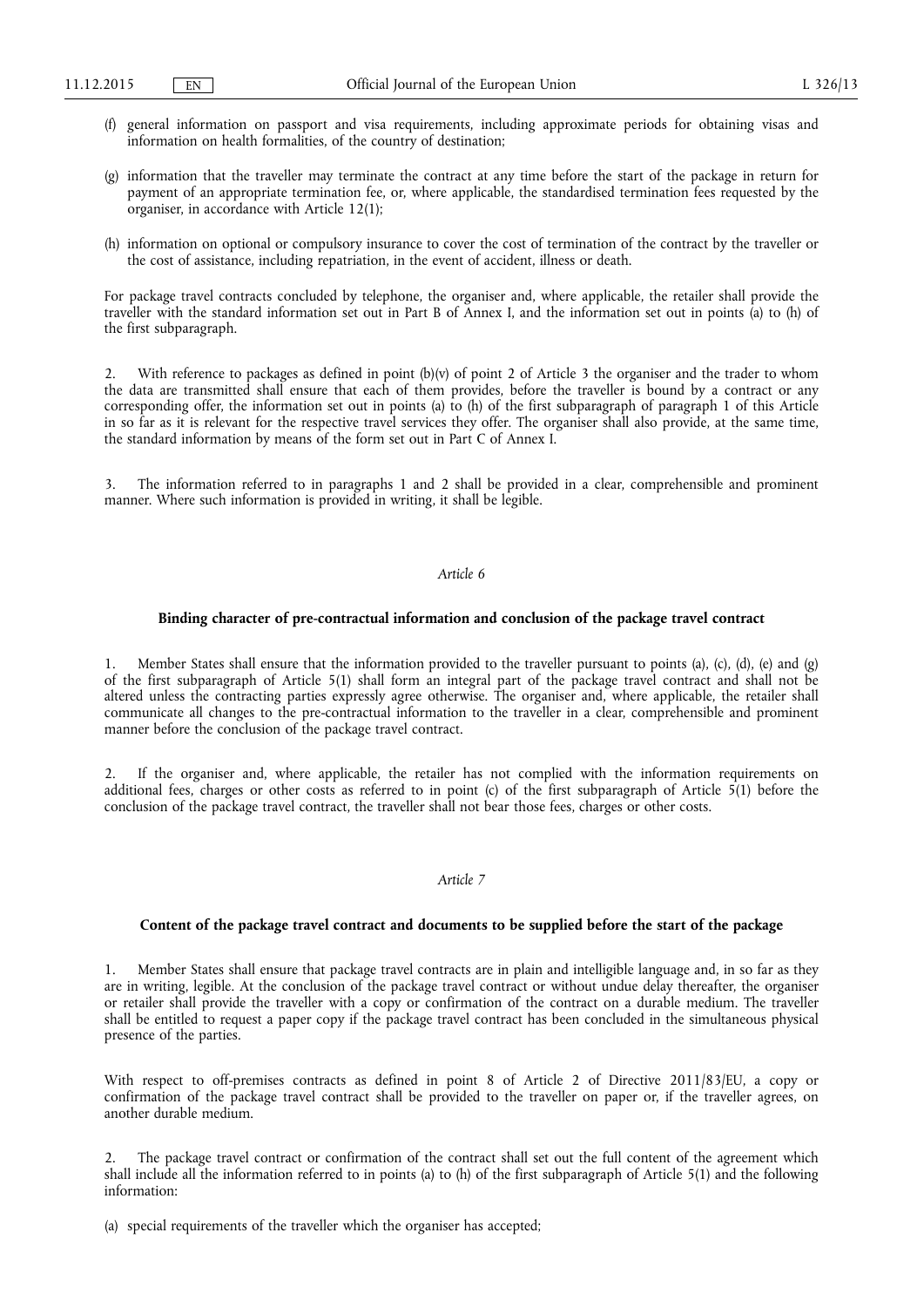- (b) information that the organiser is:
	- (i) responsible for the proper performance of all travel services included in the contract in accordance with Article 13; and
	- (ii) obliged to provide assistance if the traveller is in difficulty in accordance with Article 16;
- (c) the name of the entity in charge of the insolvency protection and its contact details, including its geographical address, and, where applicable, the name of the competent authority designated by the Member State concerned for that purpose and its contact details;
- (d) the name, address, telephone number, e-mail address and, where applicable, the fax number of the organiser's local representative, of a contact point or of another service which enables the traveller to contact the organiser quickly and communicate with him efficiently, to request assistance when the traveller is in difficulty or to complain about any lack of conformity perceived during the performance of the package;
- (e) information that the traveller is required to communicate any lack of conformity which he perceives during the performance of the package in accordance with Article 13(2);
- (f) where minors, unaccompanied by a parent or another authorised person, travel on the basis of a package travel contract which includes accommodation, information enabling direct contact with the minor or the person responsible for the minor at the minor's place of stay;
- (g) information on available in-house complaint handling procedures and on alternative dispute resolution ('ADR') mechanisms pursuant to Directive 2013/11/EU of the European Parliament and of the Council (1 ), and, where applicable, on the ADR entity by which the trader is covered and on the online dispute resolution platform pursuant to Regulation (EU) No 524/2013 of the European Parliament and of the Council (<sup>2</sup>);
- (h) information on the traveller's right to transfer the contract to another traveller in accordance with Article 9.

With reference to packages as defined in point  $(b)(v)$  of point 2 of Article 3, the trader to whom the data are transmitted shall inform the organiser of the conclusion of the contract leading to the creation of a package. The trader shall provide the organiser with the information necessary to comply with his obligations as an organiser.

As soon as the organiser is informed that a package has been created, the organiser shall provide to the traveller the information referred to in points (a) to (h) of paragraph 2 on a durable medium.

4. The information referred to in paragraphs 2 and 3 shall be provided in a clear, comprehensible and prominent manner.

5. In good time before the start of the package, the organiser shall provide the traveller with the necessary receipts, vouchers and tickets, information on the scheduled times of departure and, where applicable, the deadline for check-in, as well as the scheduled times for intermediate stops, transport connections and arrival.

#### *Article 8*

## **Burden of proof**

As regards compliance with the information requirements laid down in this Chapter, the burden of proof shall be on the trader.

<sup>(</sup> 1 ) Directive 2013/11/EU of the European Parliament and of the Council of 21 May 2013 on alternative dispute resolution for consumer disputes and amending Regulation (EC) No 2006/2004 and Directive 2009/22/EC (Directive on consumer ADR) (OJ L 165, 18.6.2013, p. 63).

<sup>(</sup> 2 ) Regulation (EU) No 524/2013 of the European Parliament and of the Council of 21 May 2013 on online dispute resolution for consumer disputes and amending Regulation (EC) No 2006/2004 and Directive 2009/22/EC (Regulation on consumer ODR) (OJ L 165, 18.6.2013, p. 1).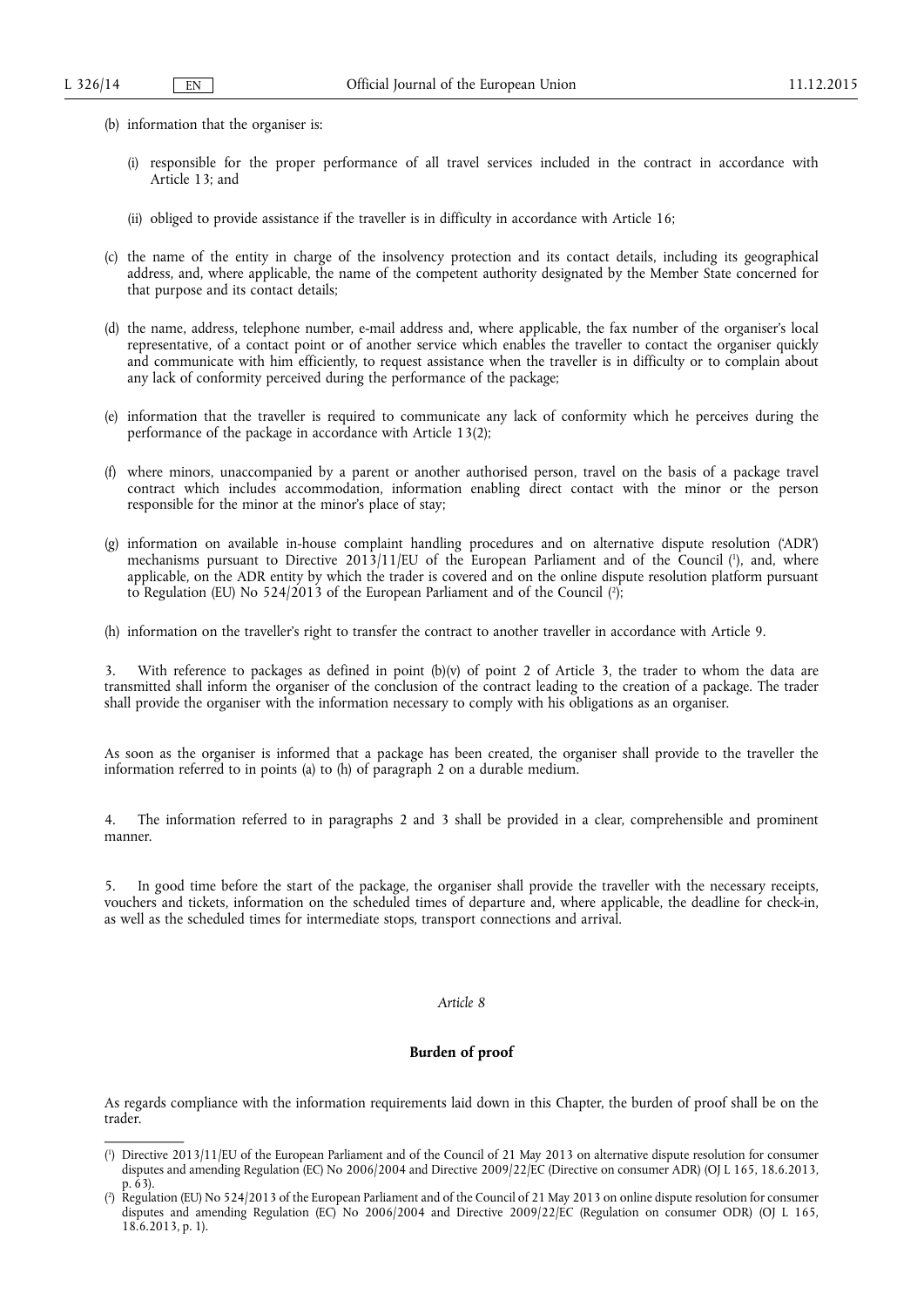## CHAPTER III

## **CHANGES TO THE PACKAGE TRAVEL CONTRACT BEFORE THE START OF THE PACKAGE**

## *Article 9*

## **Transfer of the package travel contract to another traveller**

1. Member States shall ensure that a traveller may, after giving the organiser reasonable notice on a durable medium before the start of the package, transfer the package travel contract to a person who satisfies all the conditions applicable to that contract. Notice given at the latest seven days before the start of the package shall in any event be deemed to be reasonable.

2. The transferor of the package travel contract and the transferee shall be jointly and severally liable for the payment of the balance due and for any additional fees, charges or other costs arising from the transfer. The organiser shall inform the transferor about the actual costs of the transfer. Those costs shall not be unreasonable and shall not exceed the actual cost incurred by the organiser due to the transfer of the package travel contract.

3. The organiser shall provide the transferor with proof of the additional fees, charges or other costs arising from the transfer of the package travel contract.

#### *Article 10*

## **Alteration of the price**

1. Member States shall ensure that after the conclusion of the package travel contract, prices may be increased only if the contract expressly reserves that possibility and states that the traveller is entitled to price reduction under paragraph 4. In that event the package travel contract shall state how price revisions are to be calculated. Price increases shall be possible exclusively as a direct consequence of changes in:

- (a) the price of the carriage of passengers resulting from the cost of fuel or other power sources;
- (b) the level of taxes or fees on the travel services included in the contract imposed by third parties not directly involved in the performance of the package, including tourist taxes, landing taxes or embarkation or disembarkation fees at ports and airports; or
- (c) the exchange rates relevant to the package.

2. If the price increase referred to in paragraph 1 of this Article exceeds 8 % of the total price of the package, Article  $11(2)$  to  $(5)$  shall apply.

3. Irrespective of its extent, a price increase shall be possible only if the organiser notifies the traveller clearly and comprehensibly of it with a justification for that increase and a calculation, on a durable medium at the latest 20 days before the start of the package.

If the package travel contract stipulates the possibility of price increases, the traveller shall have the right to a price reduction corresponding to any decrease in the costs referred to in points (a), (b) and (c) of paragraph 1 that occurs after the conclusion of the contract before the start of the package.

5. In the event of a price decrease, the organiser shall have the right to deduct actual administrative expenses from the refund owed to the traveller. At the traveller's request, the organiser shall provide proof of those administrative expenses.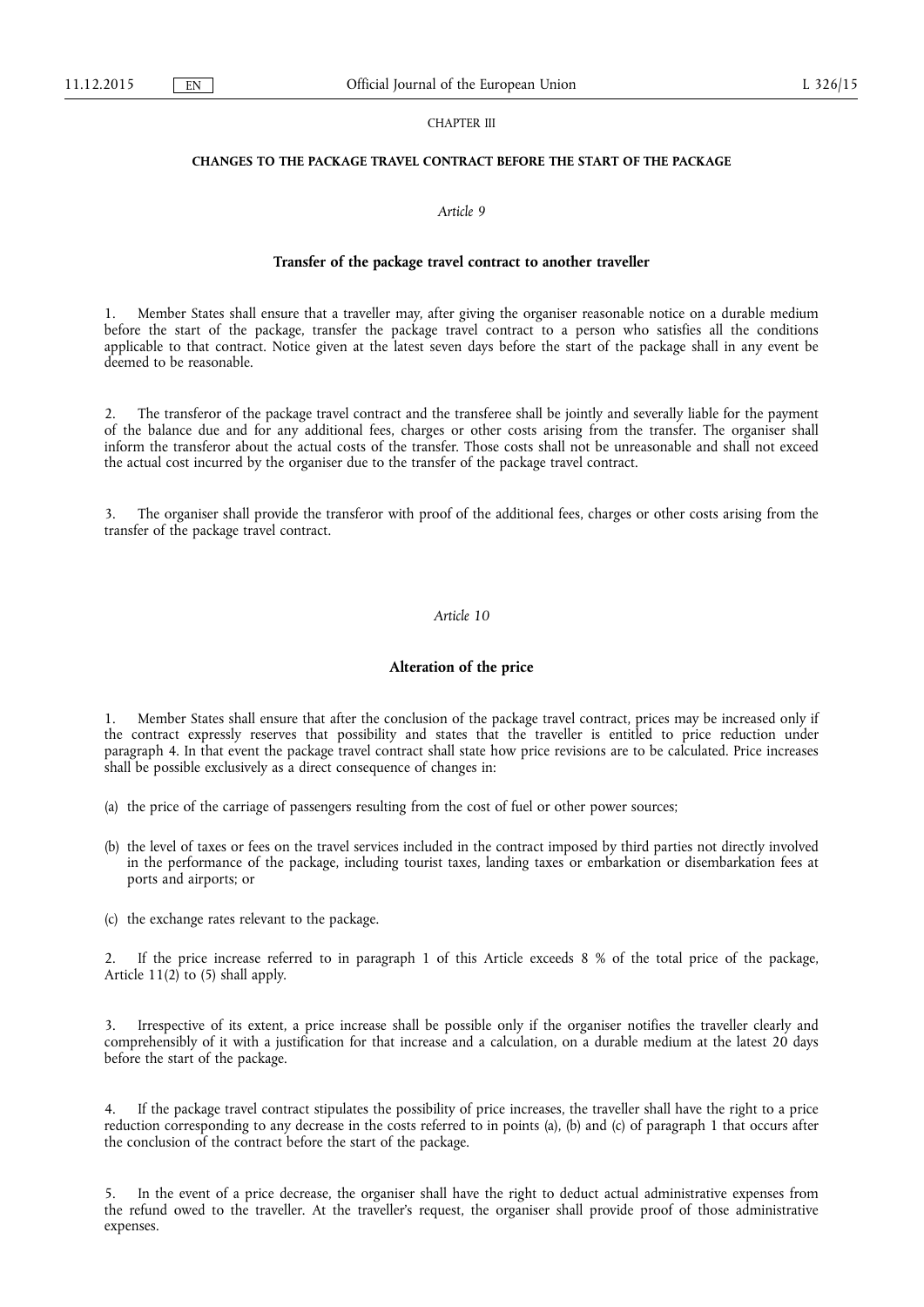## **Alteration of other package travel contract terms**

1. Member States shall ensure that, before the start of the package, the organiser may not unilaterally change package travel contract terms other than the price in accordance with Article 10*,* unless:

- (a) the organiser has reserved that right in the contract;
- (b) the change is insignificant; and
- (c) the organiser informs the traveller of the change in a clear, comprehensible and prominent manner on a durable medium.

2. If, before the start of the package, the organiser is constrained to alter significantly any of the main characteristics of the travel services as referred to in point (a) of the first subparagraph of Article  $5(1)$  or cannot fulfil the special requirements as referred to in point (a) of Article 7(2), or proposes to increase the price of the package by more than 8 % in accordance with Article 10(2), the traveller may within a reasonable period specified by the organiser:

(a) accept the proposed change; or

(b) terminate the contract without paying a termination fee.

If the traveller terminates the package travel contract, the traveller may accept a substitute package where this is offered by the organiser, if possible of an equivalent or a higher quality.

The organiser shall without undue delay inform the traveller in a clear, comprehensible and prominent manner on a durable medium of:

- (a) the proposed changes referred to in paragraph 2 and, where appropriate in accordance with paragraph 4, their impact on the price of the package;
- (b) a reasonable period within which the traveller has to inform the organiser of his decision pursuant to paragraph 2;
- (c) the consequences of the traveller's failure to respond within the period referred to point (b), in accordance with applicable national law; and
- (d) where applicable, the offered substitute package and its price.

Where the changes to the package travel contract referred to in the first subparagraph of paragraph 2 or the substitute package referred to in the second subparagraph of paragraph 2 result in a package of lower quality or cost, the traveller shall be entitled to an appropriate price reduction.

If the package travel contract is terminated pursuant to point  $(b)$  of the first subparagraph of paragraph 2 of this Article, and the traveller does not accept a substitute package, the organiser shall refund all payments made by or on behalf of the traveller without undue delay and in any event not later than 14 days after the contract is terminated. Article 14(2), (3), (4), (5) and (6) shall apply *mutatis mutandis*.

## *Article 12*

## **Termination of the package travel contract and the right of withdrawal before the start of the package**

1. Member States shall ensure that the traveller may terminate the package travel contract at any time before the start of the package. Where the traveller terminates the package travel contract under this paragraph, the traveller may be required to pay an appropriate and justifiable termination fee to the organiser. The package travel contract may specify reasonable standardised termination fees based on the time of the termination of the contract before the start of the package and the expected cost savings and income from alternative deployment of the travel services. In the absence of standardised termination fees, the amount of the termination fee shall correspond to the price of the package minus the cost savings and income from alternative deployment of the travel services. At the traveller's request the organiser shall provide a justification for the amount of the termination fees.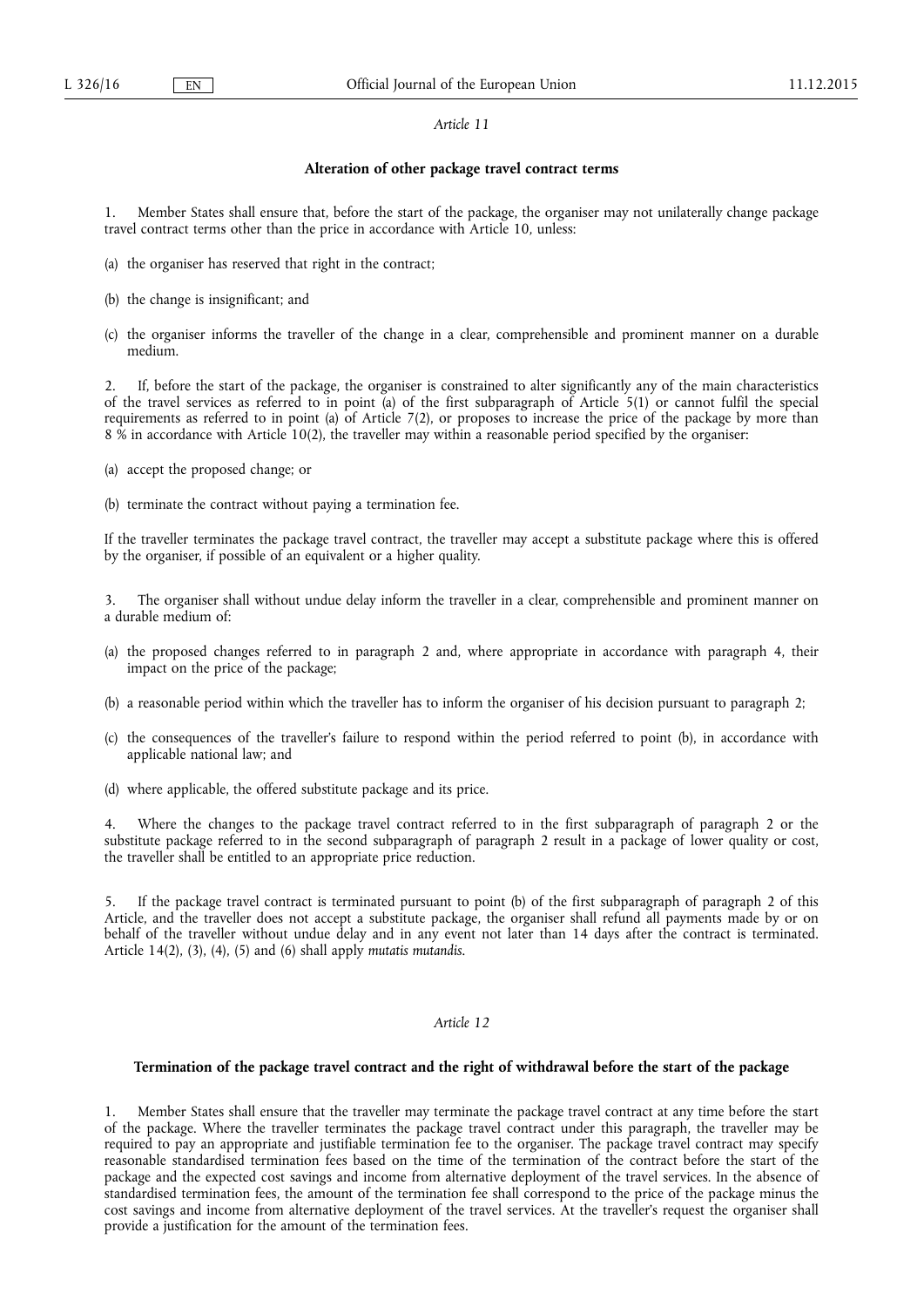2. Notwithstanding paragraph 1, the traveller shall have the right to terminate the package travel contract before the start of the package without paying any termination fee in the event of unavoidable and extraordinary circumstances occurring at the place of destination or its immediate vicinity and significantly affecting the performance of the package, or which significantly affect the carriage of passengers to the destination. In the event of termination of the package travel contract under this paragraph, the traveller shall be entitled to a full refund of any payments made for the package, but shall not be entitled to additional compensation.

The organiser may terminate the package travel contract and provide the traveller with a full refund of any payments made for the package, but shall not be liable for additional compensation, if:

- (a) the number of persons enrolled for the package is smaller than the minimum number stated in the contract and the organiser notifies the traveller of the termination of the contract within the period fixed in the contract, but not later than:
	- (i) 20 days before the start of the package in the case of trips lasting more than six days;
	- (ii) seven days before the start of the package in the case of trips lasting between two and six days;
	- (iii) 48 hours before the start of the package in the case of trips lasting less than two days;

or

(b) the organiser is prevented from performing the contract because of unavoidable and extraordinary circumstances and notifies the traveller of the termination of the contract without undue delay before the start of the package.

4. The organiser shall provide any refunds required under paragraphs 2 and 3 or, with respect to paragraph 1, reimburse any payments made by or on behalf of the traveller for the package minus the appropriate termination fee. Such refunds or reimbursements shall be made to the traveller without undue delay and in any event not later than 14 days after the package travel contract is terminated.

5. With respect to off-premises contracts, Member States may provide in their national law that the traveller has the right to withdraw from the package travel contract within a period of 14 days without giving any reason.

## CHAPTER IV

## **PERFORMANCE OF THE PACKAGE**

## *Article 13*

## **Responsibility for the performance of the package**

1. Member States shall ensure that the organiser is responsible for the performance of the travel services included in the package travel contract, irrespective of whether those services are to be performed by the organiser or by other travel service providers.

Member States may maintain or introduce in their national law provisions under which the retailer is also responsible for the performance of the package. In that case the provisions of Article 7 and Chapter III, this Chapter and Chapter V which are applicable to the organiser shall also apply *mutatis mutandis* to the retailer.

2. The traveller shall inform the organiser without undue delay, taking into account the circumstances of the case, of any lack of conformity which he perceives during the performance of a travel service included in the package travel contract.

3. If any of the travel services are not performed in accordance with the package travel contract, the organiser shall remedy the lack of conformity, unless that:

- (a) is impossible; or
- (b) entails disproportionate costs, taking into account the extent of the lack of conformity and the value of the travel services affected.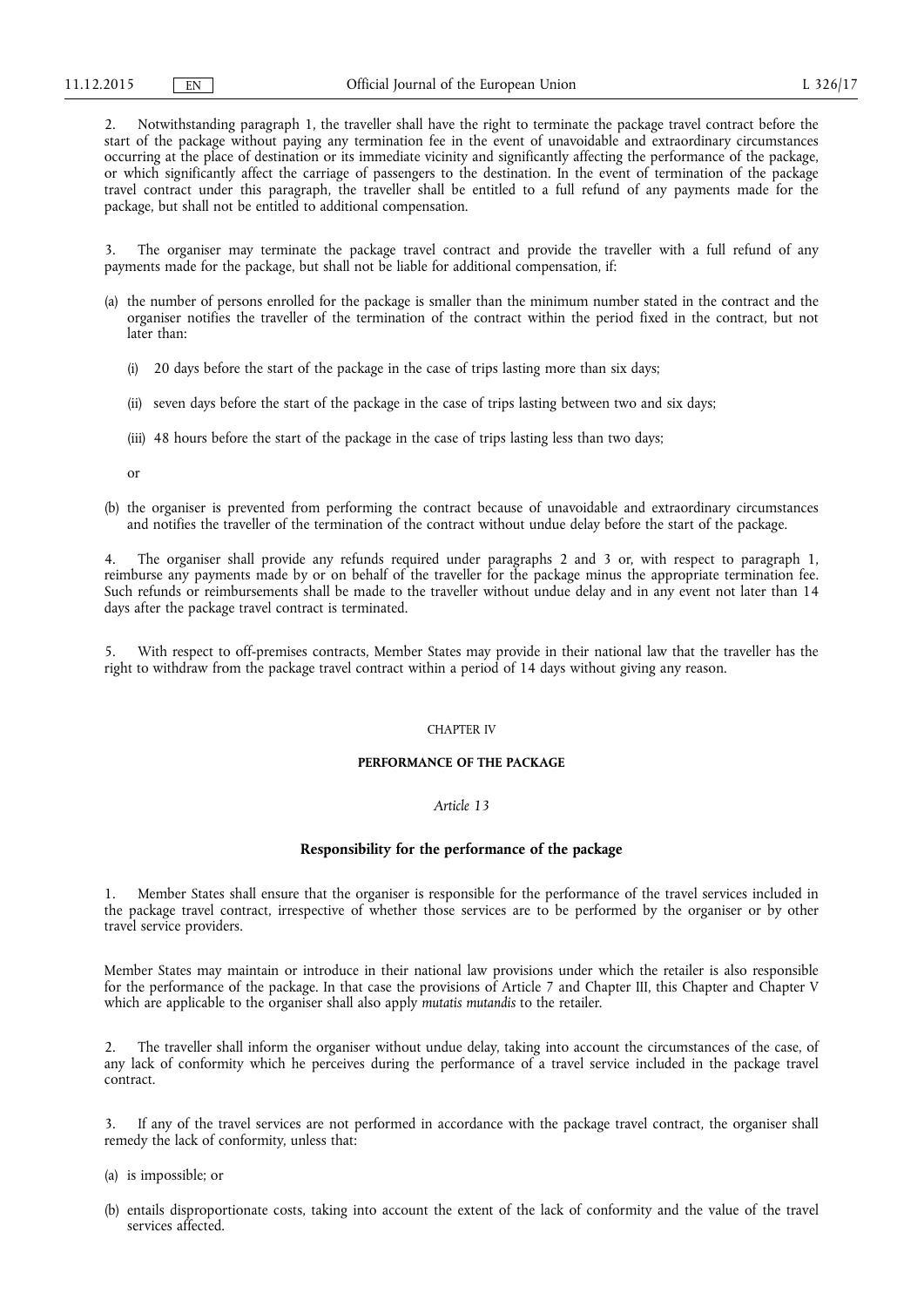If the organiser, in accordance with point (a) or point (b) of the first subparagraph of this paragraph, does not remedy the lack of conformity, Article 14 shall apply.

4. Without prejudice to the exceptions laid down in paragraph 3, if the organiser does not remedy the lack of conformity within a reasonable period set by the traveller, the traveller may do so himself and request reimbursement of the necessary expenses. It shall not be necessary for the traveller to specify a time-limit if the organiser refuses to remedy the lack of conformity or if immediate remedy is required.

5. Where a significant proportion of the travel services cannot be provided as agreed in the package travel contract, the organiser shall offer, at no extra cost to the traveller, suitable alternative arrangements of, where possible, equivalent or higher quality than those specified in the contract, for the continuation of the package, including where the traveller's return to the place of departure is not provided as agreed.

Where the proposed alternative arrangements result in a package of lower quality than that specified in the package travel contract, the organiser shall grant the traveller an appropriate price reduction.

The traveller may reject the proposed alternative arrangements only if they are not comparable to what was agreed in the package travel contract or the price reduction granted is inadequate.

6. Where a lack of conformity substantially affects the performance of the package and the organiser has failed to remedy it within a reasonable period set by the traveller, the traveller may terminate the package travel contract without paying a termination fee and, where appropriate, request, in accordance with Article 14, price reduction and/or compensation for damages.

If it is impossible to make alternative arrangements or the traveller rejects the proposed alternative arrangements in accordance with the third subparagraph of paragraph 5 of this Article, the traveller is, where appropriate, entitled to price reduction and/or compensation for damages in accordance with Article 14 without terminating the package travel contract.

If the package includes the carriage of passengers, the organiser shall, in the cases referred to in the first and second subparagraphs, also provide repatriation of the traveller with equivalent transport without undue delay and at no extra cost to the traveller.

7. As long as it is impossible to ensure the traveller's return as agreed in the package travel contract because of unavoidable and extraordinary circumstances, the organiser shall bear the cost of necessary accommodation, if possible of equivalent category, for a period not exceeding three nights per traveller. Where longer periods are provided for in Union passenger rights legislation applicable to the relevant means of transport for the traveller's return, those periods shall apply.

8. The limitation of costs referred to in paragraph 7 of this Article shall not apply to persons with reduced mobility, as defined in point (a) of Article 2 of Regulation (EC) No 1107/2006, and any person accompanying them, pregnant women and unaccompanied minors, as well as persons in need of specific medical assistance, provided that the organiser has been notified of their particular needs at least 48 hours before the start of the package. The organiser may not invoke unavoidable and extraordinary circumstances to limit the liability under paragraph  $\bar{z}$  of this Article if the relevant transport provider may not rely on such circumstances under applicable Union legislation.

## *Article 14*

## **Price reduction and compensation for damages**

1. Member States shall ensure that the traveller is entitled to an appropriate price reduction for any period during which there was lack of conformity, unless the organiser proves that the lack of conformity is attributable to the traveller.

2. The traveller shall be entitled to receive appropriate compensation from the organiser for any damage which the traveller sustains as a result of any lack of conformity. Compensation shall be made without undue delay.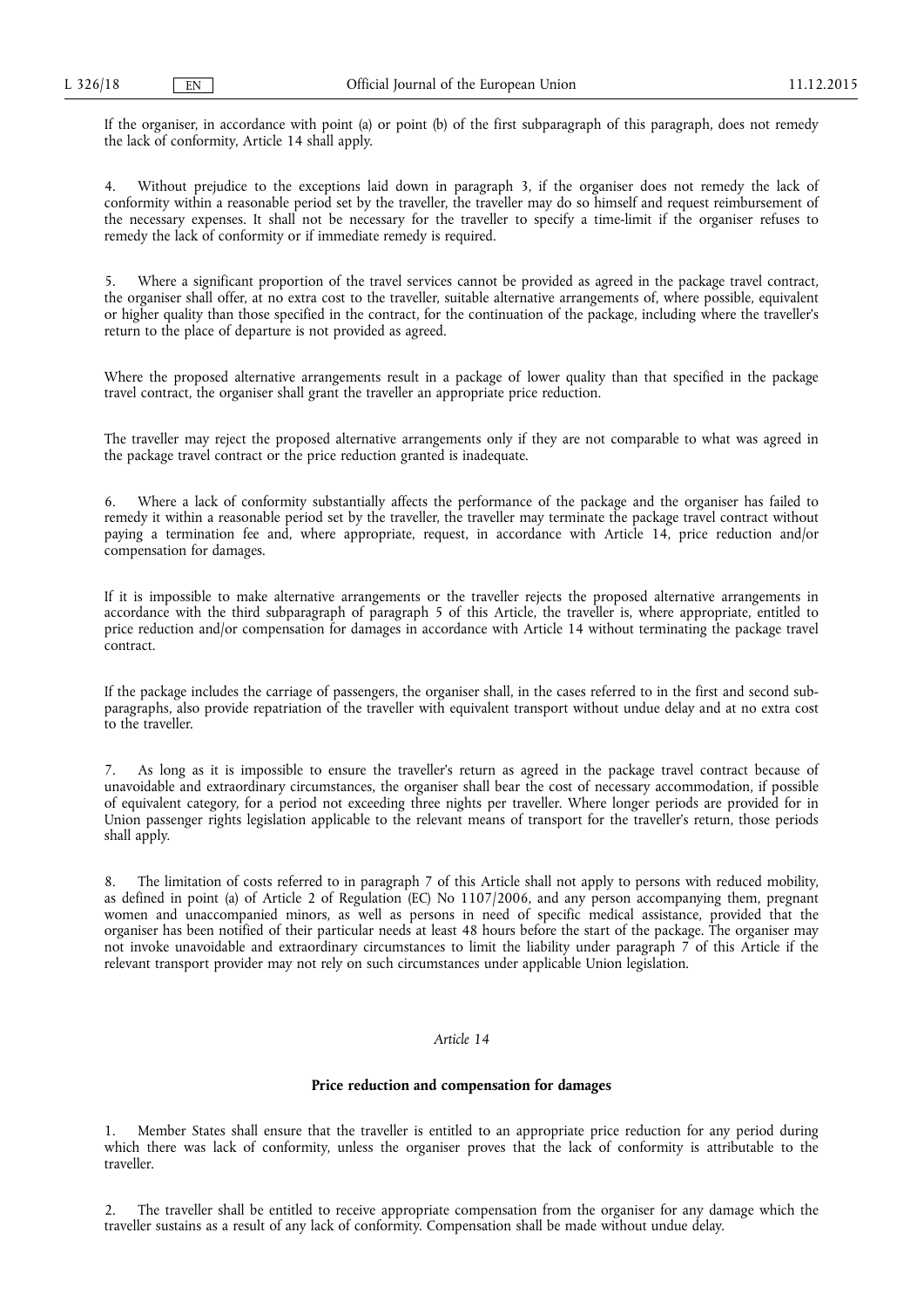3. The traveller shall not be entitled to compensation for damages if the organiser proves that the lack of conformity is:

- (a) attributable to the traveller;
- (b) attributable to a third party unconnected with the provision of the travel services included in the package travel contract and is unforeseeable or unavoidable; or
- (c) due to unavoidable and extraordinary circumstances.

Insofar as international conventions binding the Union limit the extent of or the conditions under which compensation is to be paid by a provider carrying out a travel service which is part of a package, the same limitations shall apply to the organiser. Insofar as international conventions not binding the Union limit compensation to be paid by a service provider, Member States may limit compensation to be paid by the organiser accordingly. In other cases, the package travel contract may limit compensation to be paid by the organiser as long as that limitation does not apply to personal injury or damage caused intentionally or with negligence and does not amount to less than three times the total price of the package.

5. Any right to compensation or price reduction under this Directive shall not affect the rights of travellers under Regulation (EC) No 261/2004, Regulation (EC) No 1371/2007, Regulation (EC) No 392/2009 of the European Parliament and of the Council (1 ), Regulation (EU) No 1177/2010 and Regulation (EU) No 181/2011, and under international conventions. Travellers shall be entitled to present claims under this Directive and under those Regulations and international conventions. Compensation or price reduction granted under this Directive and the compensation or price reduction granted under those Regulations and international conventions shall be deducted from each other in order to avoid overcompensation.

6. The limitation period for introducing claims under this Article shall not be less than two years.

## *Article 15*

#### **Possibility to contact the organiser via the retailer**

Without prejudice to the second subparagraph of Article 13(1), Member States shall ensure that the traveller may address messages, requests or complaints in relation to the performance of the package directly to the retailer through which it was purchased. The retailer shall forward those messages, requests or complaints to the organiser without undue delay.

For the purpose of compliance with time-limits or limitation periods, receipt of the messages, requests or complaints referred to in the first subparagraph by the retailer shall be considered as receipt by the organiser.

#### *Article 16*

#### **Obligation to provide assistance**

Member States shall ensure that the organiser gives appropriate assistance without undue delay to the traveller in difficulty, including in the circumstances referred to in Article 13(7), in particular by:

- (a) providing appropriate information on health services, local authorities and consular assistance; and
- (b) assisting the traveller to make distance communications and helping the traveller to find alternative travel arrangements.

The organiser shall be able to charge a reasonable fee for such assistance if the difficulty is caused intentionally by the traveller or through the traveller's negligence. That fee shall not in any event exceed the actual costs incurred by the organiser.

<sup>(</sup> 1 ) Regulation (EC) No 392/2009 of the European Parliament and of the Council of 23 April 2009 on the liability of carriers of passengers by sea in the event of accidents (OJ L 131, 28.5.2009, p. 24).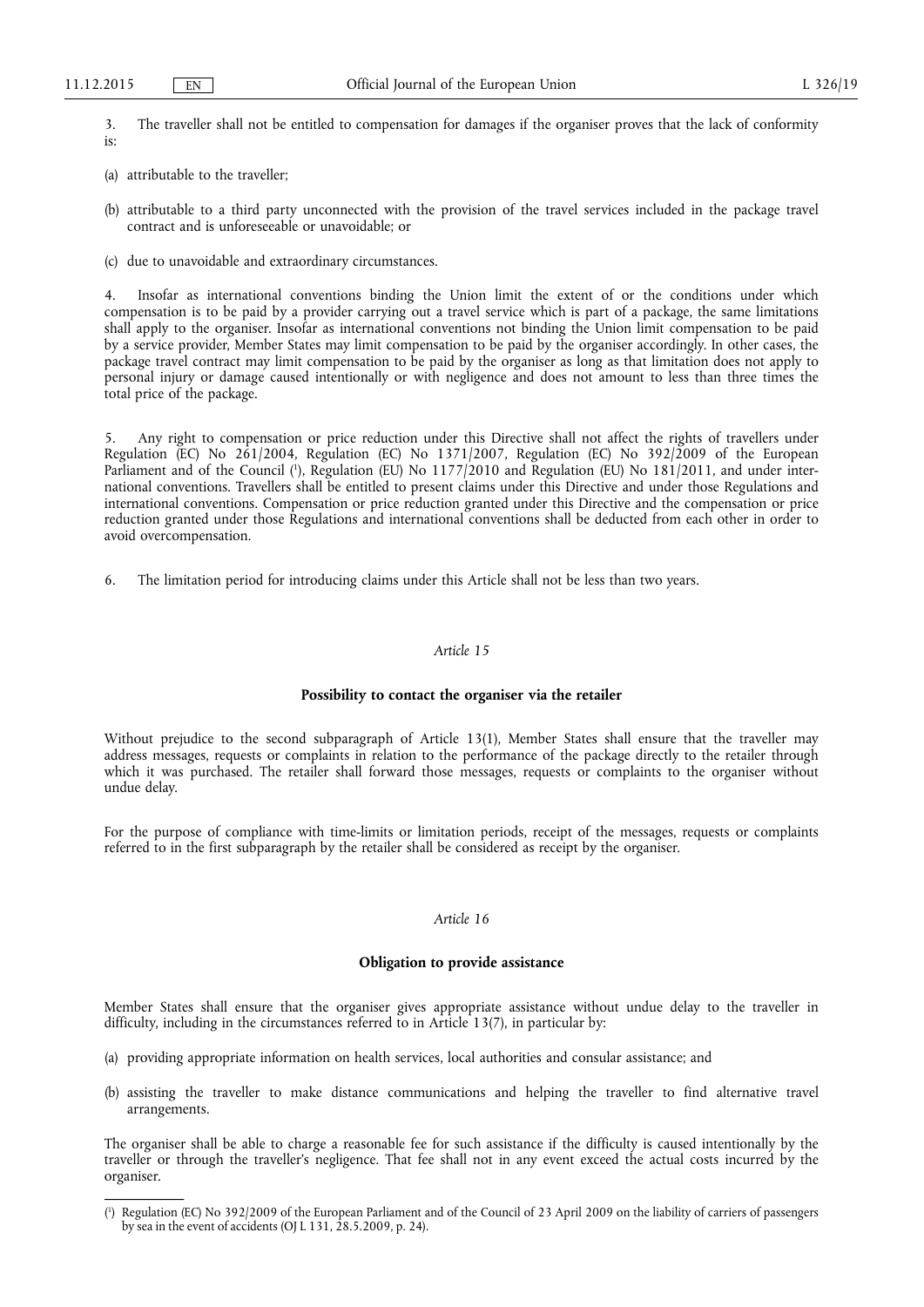CHAPTER V

## **INSOLVENCY PROTECTION**

## *Article 17*

## **Effectiveness and scope of insolvency protection**

1. Member States shall ensure that organisers established in their territory provide security for the refund of all payments made by or on behalf of travellers insofar as the relevant services are not performed as a consequence of the organiser's insolvency. If the carriage of passengers is included in the package travel contract, organisers shall also provide security for the travellers' repatriation. Continuation of the package may be offered.

Organisers not established in a Member State which sell or offer for sale packages in a Member State, or which by any means direct such activities to a Member State, shall be obliged to provide the security in accordance with the law of that Member State.

2. The security referred to in paragraph 1 shall be effective and shall cover reasonably foreseeable costs. It shall cover the amounts of payments made by or on behalf of travellers in respect of packages, taking into account the length of the period between down payments and final payments and the completion of the packages, as well as the estimated cost for repatriations in the event of the organiser's insolvency.

3. An organiser's insolvency protection shall benefit travellers regardless of their place of residence, the place of departure or where the package is sold and irrespective of the Member State where the entity in charge of the insolvency protection is located.

When the performance of the package is affected by the organiser's insolvency, the security shall be available free of charge to ensure repatriations and, if necessary, the financing of accommodation prior to the repatriation.

5. For travel services that have not been performed, refunds shall be provided without undue delay after the traveller's request.

## *Article 18*

## **Mutual recognition of insolvency protection and administrative cooperation**

1. Member States shall recognise as meeting the requirements of their national measures transposing Article 17 any insolvency protection an organiser provides under such measures of the Member State of his establishment.

2. Member States shall designate central contact points to facilitate the administrative cooperation and supervision of organisers operating in different Member States. They shall notify the contact details of those contact points to all other Member States and the Commission.

3. The central contact points shall make available to each other all necessary information on their national insolvency protection requirements and the identity of the entity or entities in charge of the insolvency protection for specific organisers established in their territory. Those contact points shall grant each other access to any available inventory listing organisers which are in compliance with their insolvency protection obligations. Any such inventory shall be publicly accessible, including online.

4. If a Member State has doubts about an organiser's insolvency protection, it shall seek clarification from the organiser's Member State of establishment. Member States shall respond to requests from other Member States as quickly as possible taking into account the urgency and complexity of the matter. In any event a first response shall be issued at the latest within 15 working days from receiving the request.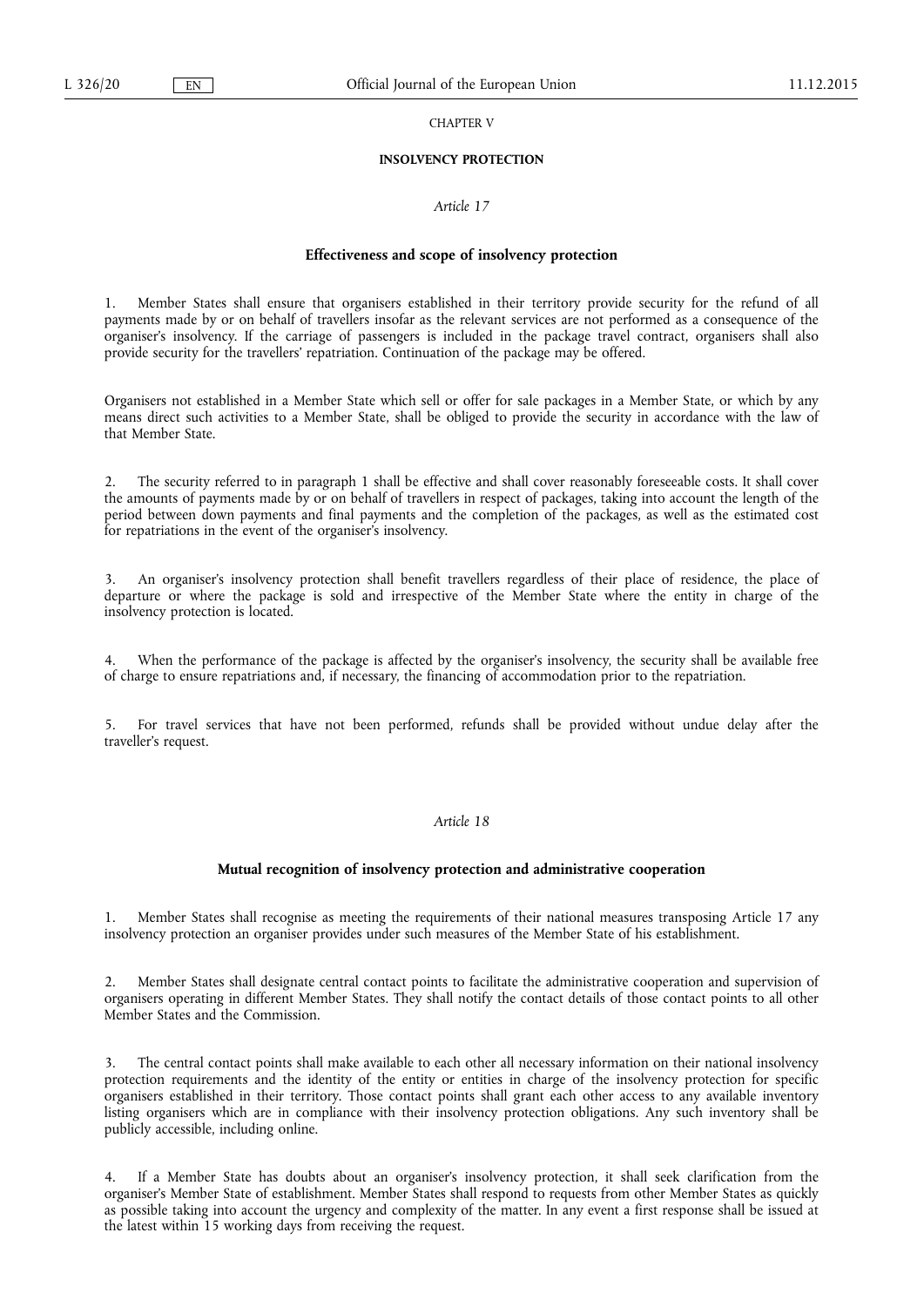## CHAPTER VI

#### **LINKED TRAVEL ARRANGEMENTS**

## *Article 19*

## **Insolvency protection and information requirements for linked travel arrangements**

1. Member States shall ensure that traders facilitating linked travel arrangements shall provide security for the refund of all payments they receive from travellers insofar as a travel service which is part of a linked travel arrangement is not performed as a consequence of their insolvency. If such traders are the party responsible for the carriage of passengers, the security shall also cover the traveller's repatriation. The second subparagraph of Article 17(1), Article 17(2) to  $(5)$ and Article 18 shall apply *mutatis mutandis*.

2. Before the traveller is bound by any contract leading to the creation of a linked travel arrangement or any corresponding offer, the trader facilitating linked travel arrangements, including where the trader is not established in a Member State but, by any means, directs such activities to a Member State, shall state in a clear, comprehensible and prominent manner that the traveller:

- (a) will not benefit from any of the rights applying exclusively to packages under this Directive and that each service provider will be solely responsible for the proper contractual performance of his service; and
- (b) will benefit from insolvency protection in accordance with paragraph 1.

In order to comply with this paragraph, the trader facilitating a linked travel arrangement shall provide the traveller with that information by means of the relevant standard form set out in Annex II, or, where the particular type of linked travel arrangement is not covered by any of the forms set out in that Annex, provide the information contained therein.

3. Where the trader facilitating linked travel arrangements has not complied with the requirements set out in paragraphs 1 and 2 of this Article, the rights and obligations laid down in Articles 9 and 12 and Chapter IV shall apply in relation to the travel services included in the linked travel arrangement.

4. Where a linked travel arrangement is the result of the conclusion of a contract between a traveller and a trader who does not facilitate the linked travel arrangement, that trader shall inform the trader facilitating the linked travel arrangement of the conclusion of the relevant contract.

#### CHAPTER VII

## **GENERAL PROVISIONS**

## *Article 20*

## **Specific obligations of the retailer where the organiser is established outside the European Economic Area**

Without prejudice to the second subparagraph of Article 13(1), where the organiser is established outside the European Economic Area, the retailer established in a Member State shall be subject to the obligations laid down for organisers in Chapters IV and V, unless the retailer provides evidence that the organiser complies with those Chapters.

## *Article 21*

## **Liability for booking errors**

Member States shall ensure that a trader is liable for any errors due to technical defects in the booking system which are attributable to him and, where the trader has agreed to arrange the booking of a package or of travel services which are part of linked travel arrangements, for the errors made during the booking process.

A trader shall not be liable for booking errors which are attributable to the traveller or which are caused by unavoidable and extraordinary circumstances.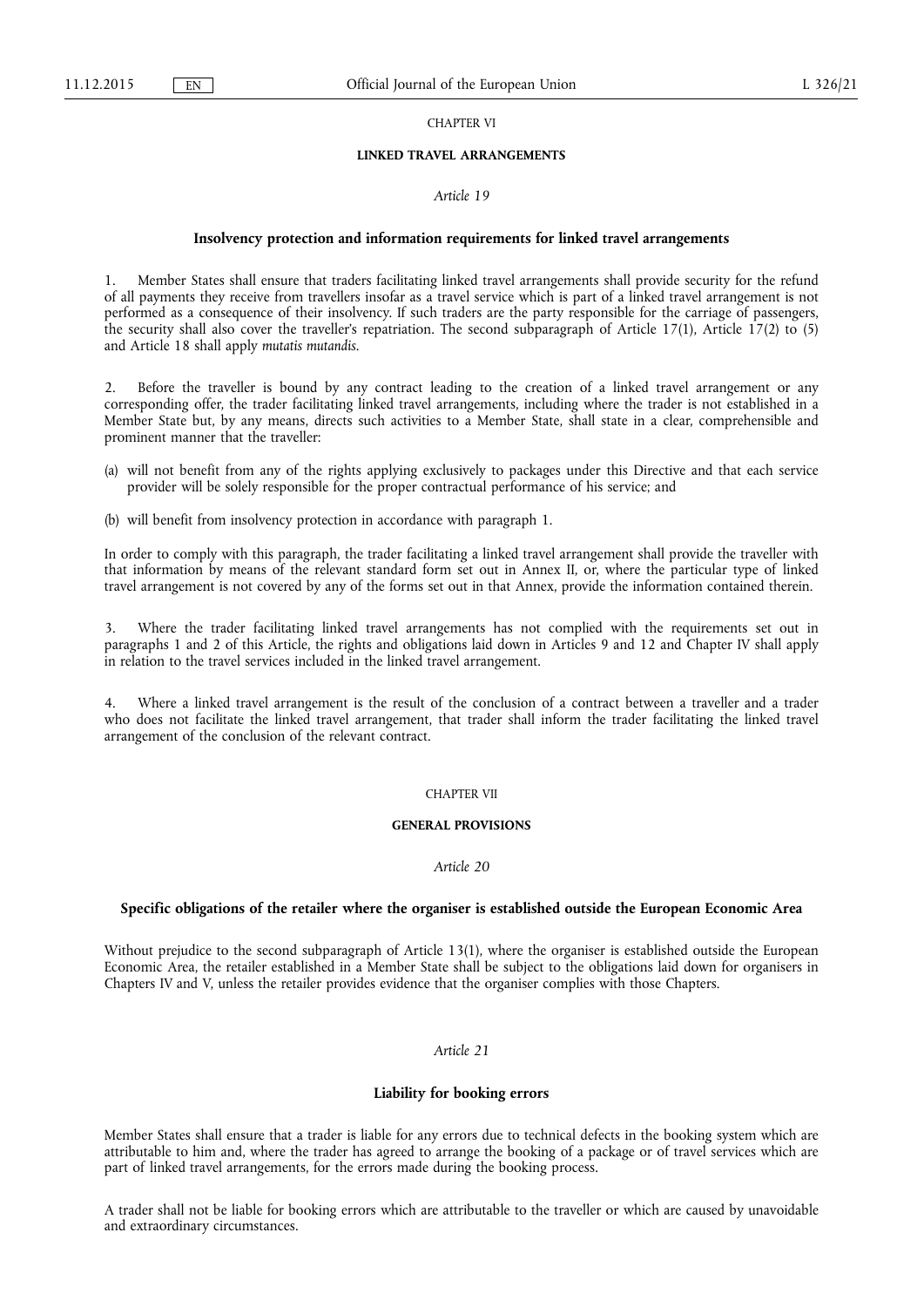## **Right of redress**

In cases where an organiser or, in accordance with the second subparagraph of Article 13(1) or Article 20, a retailer pays compensation, grants price reduction or meets the other obligations incumbent on him under this Directive, Member States shall ensure that the organiser or retailer has the right to seek redress from any third parties which contributed to the event triggering compensation, price reduction or other obligations.

#### *Article 23*

## **Imperative nature of the Directive**

1. A declaration by an organiser of a package or a trader facilitating a linked travel arrangement that he is acting exclusively as a travel service provider, as an intermediary or in any other capacity, or that a package or a linked travel arrangement does not constitute a package or a linked travel arrangement, shall not absolve that organiser or trader from the obligations imposed on them under this Directive.

2. Travellers may not waive the rights conferred on them by the national measures transposing this Directive.

3. Any contractual arrangement or any statement by the traveller which directly or indirectly waives or restricts the rights conferred on travellers pursuant to this Directive or aims to circumvent the application of this Directive shall not be binding on the traveller.

#### *Article 24*

#### **Enforcement**

Member States shall ensure that adequate and effective means exist to ensure compliance with this Directive.

#### *Article 25*

## **Penalties**

Member States shall lay down the rules on penalties applicable to infringements of national provisions adopted pursuant to this Directive and shall take all measures necessary to ensure that they are implemented. The penalties provided for shall be effective, proportionate and dissuasive.

#### *Article 26*

#### **Reporting by the Commission and review**

By 1 January 2019, the Commission shall submit a report to the European Parliament and to the Council on the provisions of this Directive applying to online bookings made at different points of sale and the qualification of such bookings as packages, linked travel arrangements or stand-alone travel services, and in particular on the definition of package set out in point (b)(v) of point 2 of Article 3 and whether an adjustment or broadening of that definition is appropriate.

By 1 January 2021, the Commission shall submit a general report on the application of this Directive to the European Parliament and to the Council.

The reports referred to in the first and the second paragraphs shall be accompanied, where necessary, by legislative proposals.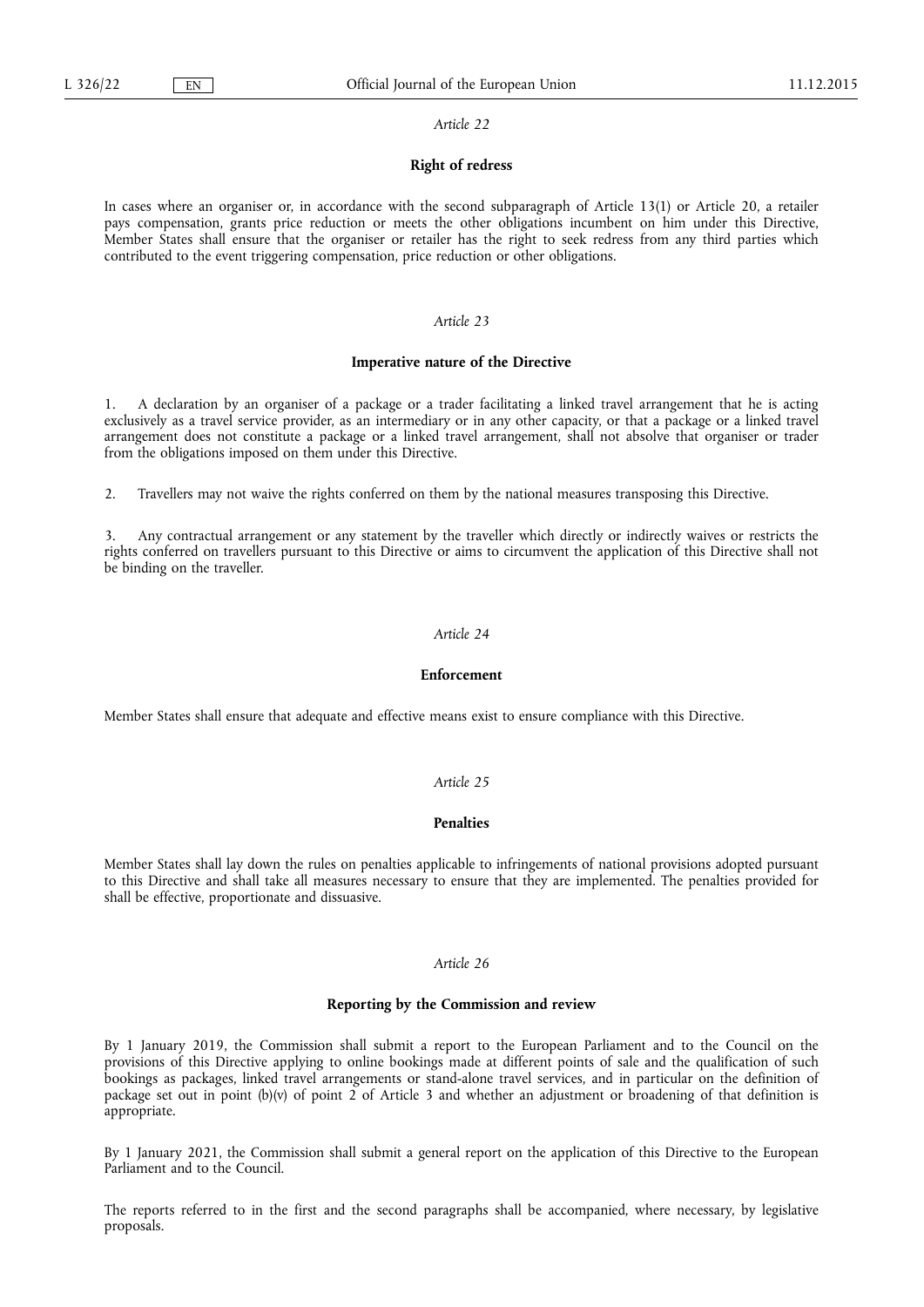## **Amendment of Regulation (EC) No 2006/2004 and Directive 2011/83/EU**

- 1. Point 5 of the Annex to Regulation (EC) No 2006/2004 is replaced by the following:
	- '5. Directive (EU) 2015/2302 of the European Parliament and of the Council (\*)
	- (\*) Directive (EU) 2015/2302 of the European Parliament and of the Council of 25 November 2015 on package travel and linked travel arrangements, amending Regulation (EC) No 2006/2004 and Directive 2011/83/EU of the European Parliament and of the Council and repealing Council Directive 90/314/EEC (OJ L 326, 11.12.2015, p. 1).'.
- 2. Point (g) of Article 3(3) of Directive 2011/83/EU is replaced by the following:
	- '(g) on packages as defined in point 2 of Article 3 of Directive (EU) 2015/2302 of the European Parliament and of the Council (\*\*).

Article 6(7), Article 8(2) and (6) and Articles 19, 21 and 22 of this Directive shall apply *mutatis mutandis* to packages as defined in point 2 of Article 3 of Directive (EU) 2015/2302 in relation to travellers as defined in point 6 of Article 3 of that Directive.

(\*\*) Directive (EU) 2015/2302 of the European Parliament and of the Council of 25 November 2015 on package travel and linked travel arrangements, amending Regulation (EC) No 2006/2004 and Directive 2011/83/EU of the European Parliament and of the Council and repealing Council Directive 90/314/EEC (OJ L 326, 11.12.2015, p. 1).'.

## CHAPTER VIII

## **FINAL PROVISIONS**

## *Article 28*

## **Transposition**

1. Member States shall adopt and publish, by 1 January 2018, the laws, regulations and administrative provisions necessary to comply with this Directive. They shall forthwith communicate to the Commission the text of those measures.

2. They shall apply those measures from 1 July 2018.

3. When Member States adopt those measures, they shall contain a reference to this Directive or be accompanied by such a reference on the occasion of their official publication. Member States shall determine how such reference is to be made.

4. Member States shall communicate to the Commission the text of the main provisions of national law which they adopt in the field covered by this Directive.

## *Article 29*

## **Repeal**

Directive 90/314/EEC is repealed with effect from 1 July 2018.

References to the repealed Directive shall be construed as references to this Directive and shall be read in accordance with the correlation table set out in Annex III.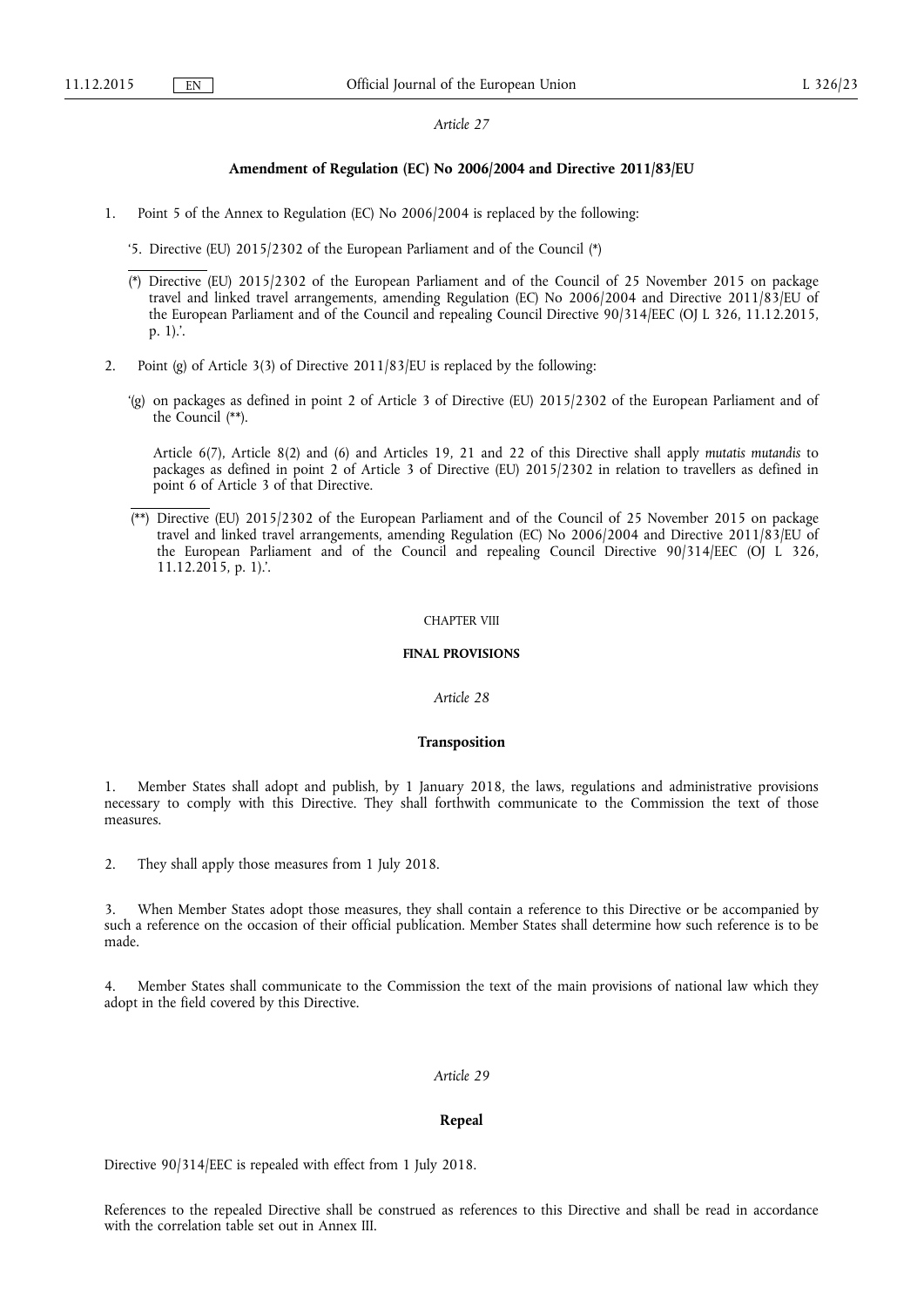## **Entry into force**

This Directive shall enter into force on the twentieth day following that of its publication in the *Official Journal of the European Union.* 

## *Article 31*

## **Addressees**

This Directive is addressed to the Member States.

Done at Strasbourg, 25 November 2015.

*For the European Parliament The President*  M. SCHULZ

*For the Council The President*  N. SCHMIT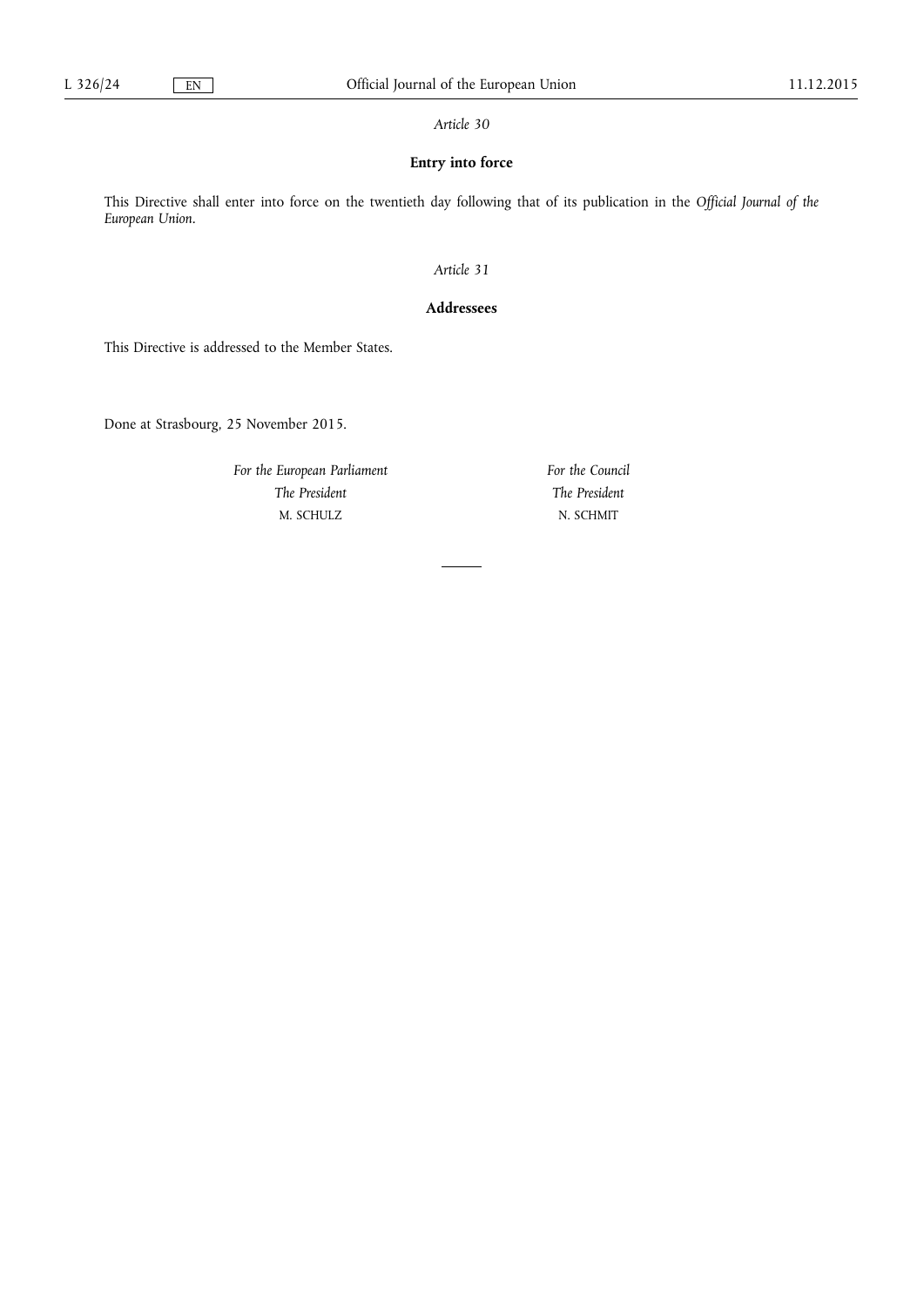## *ANNEX I*

## Part A

## **Standard information form for package travel contracts where the use of hyperlinks is possible**

The combination of travel services offered to you is a package within the meaning of Directive (EU) 2015/2302.

Therefore, you will benefit from all EU rights applying to packages. Company XY/companies XY will be fully responsible for the proper performance of the package as a whole.

Additionally, as required by law, company XY/companies XY has/have protection in place to refund your payments and, where transport is included in the package, to ensure your repatriation in the event that it becomes/they become insolvent.

More information on key rights under Directive (EU) 2015/2302 (to be provided in the form of a hyperlink).

Following the hyperlink the traveller will receive the following information:

Key rights under Directive (EU) 2015/2302

- Travellers will receive all essential information about the package before concluding the package travel contract.
- There is always at least one trader who is liable for the proper performance of all the travel services included in the contract.
- Travellers are given an emergency telephone number or details of a contact point where they can get in touch with the organiser or the travel agent.
- Travellers may transfer the package to another person, on reasonable notice and possibly subject to additional costs.
- The price of the package may only be increased if specific costs rise (for instance, fuel prices) and if expressly provided for in the contract, and in any event not later than 20 days before the start of the package. If the price increase exceeds 8 % of the price of the package, the traveller may terminate the contract. If the organiser reserves the right to a price increase, the traveller has a right to a price reduction if there is a decrease in the relevant costs.
- Travellers may terminate the contract without paying any termination fee and get a full refund of any payments if any of the essential elements of the package, other than the price, are changed significantly. If before the start of the package the trader responsible for the package cancels the package, travellers are entitled to a refund and compensation where appropriate.
- Travellers may terminate the contract without paying any termination fee before the start of the package in the event of exceptional circumstances, for instance if there are serious security problems at the destination which are likely to affect the package.
- Additionally, travellers may at any time before the start of the package terminate the contract in return for an appropriate and justifiable termination fee.
- If, after the start of the package, significant elements of the package cannot be provided as agreed, suitable alternative arrangements will have to be offered to the traveller at no extra cost. Travellers may terminate the contract without paying any termination fee, where services are not performed in accordance with the contract and this substantially affects the performance of the package and the organiser fails to remedy the problem.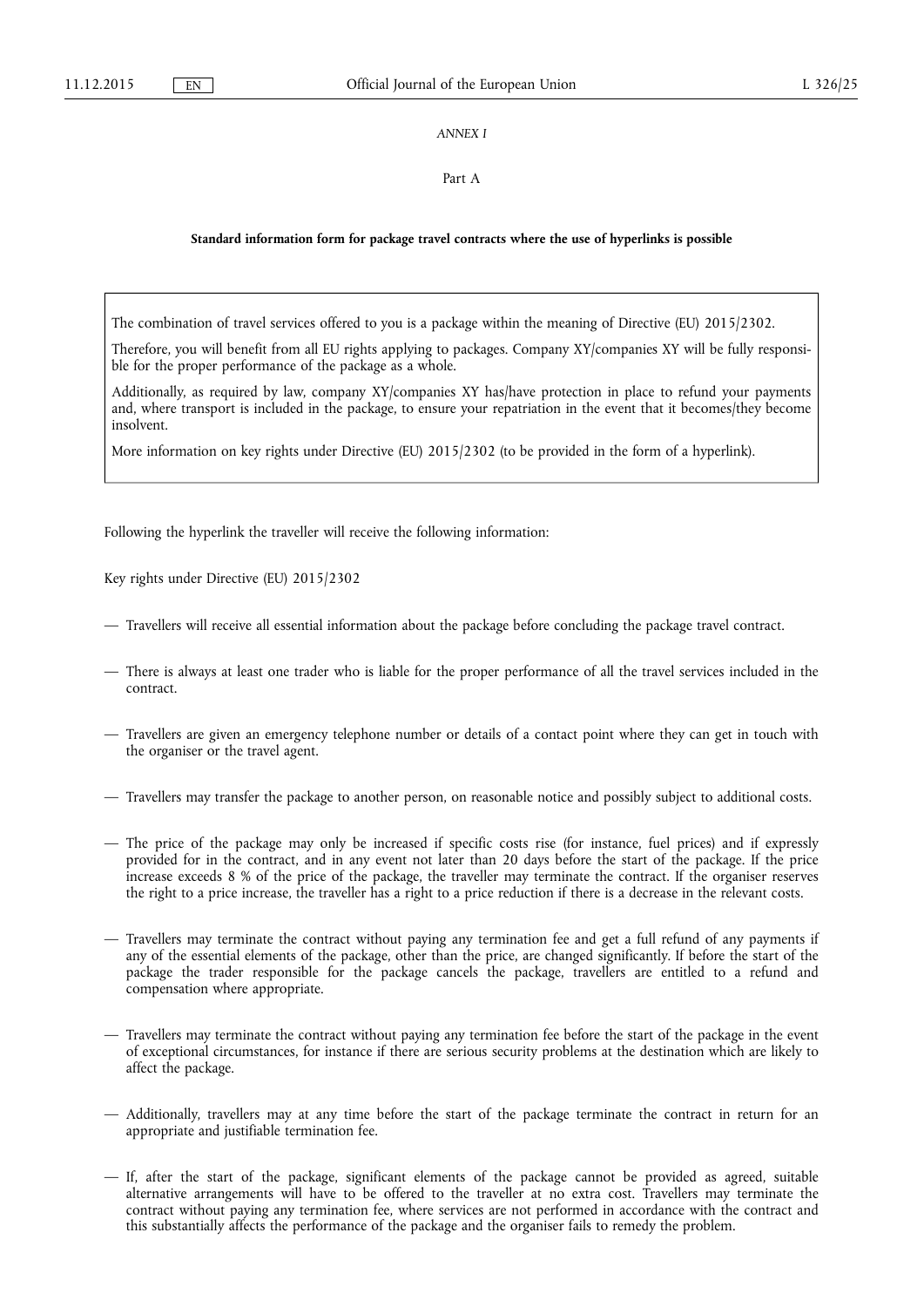- Travellers are also entitled to a price reduction and/or compensation for damages where the travel services are not performed or are improperly performed.
- The organiser has to provide assistance if the traveller is in difficulty.
- If the organiser or, in some Member States, the retailer becomes insolvent, payments will be refunded. If the organiser or, where applicable, the retailer becomes insolvent after the start of the package and if transport is included in the package, repatriation of the travellers is secured. XY has taken out insolvency protection with  $\hat{Y}Z$  (the entity in charge of the insolvency protection, e.g. a guarantee fund or an insurance company). Travellers may contact this entity or, where applicable, the competent authority (contact details, including name, geographical address, email and telephone number) if services are denied because of XY's insolvency.

Directive (EU) 2015/2302 as transposed into national law (hyperlink)

## Part B

## **Standard information form for package travel contracts in situations other than those covered by Part A**

The combination of travel services offered to you is a package within the meaning of Directive (EU) 2015/2302.

Therefore, you will benefit from all EU rights applying to packages. Company XY/companies XY will be fully responsible for the proper performance of the package as a whole.

Additionally, as required by law, company XY/companies XY has/have protection in place to refund your payments and, where transport is included in the package, to ensure your repatriation in the event that it becomes/they become insolvent.

Key rights under Directive (EU) 2015/2302

- Travellers will receive all essential information about the package before concluding the package travel contract.
- There is always at least one trader who is liable for the proper performance of all the travel services included in the contract.
- Travellers are given an emergency telephone number or details of a contact point where they can get in touch with the organiser or the travel agent.
- Travellers may transfer the package to another person, on reasonable notice and possibly subject to additional costs.
- The price of the package may only be increased if specific costs rise (for instance fuel prices), and if expressly provided for in the contract, and in any event not later than 20 days before the start of the package. If the price increase exceeds 8 % of the price of the package, the traveller may terminate the contract. If the organiser reserves the right to a price increase, the traveller has a right to a price reduction if there is a decrease in the relevant costs.
- Travellers may terminate the contract without paying any termination fee and get a full refund of any payments if any of the essential elements of the package, other than the price, are changed significantly. If before the start of the package the trader responsible for the package cancels the package, travellers are entitled to a refund and compensation where appropriate.
- Travellers may terminate the contract without paying any termination fee before the start of the package in the event of exceptional circumstances, for instance if there are serious security problems at the destination which are likely to affect the package.
- Additionally, travellers may at any time before the start of the package terminate the contract in return for an appropriate and justifiable termination fee.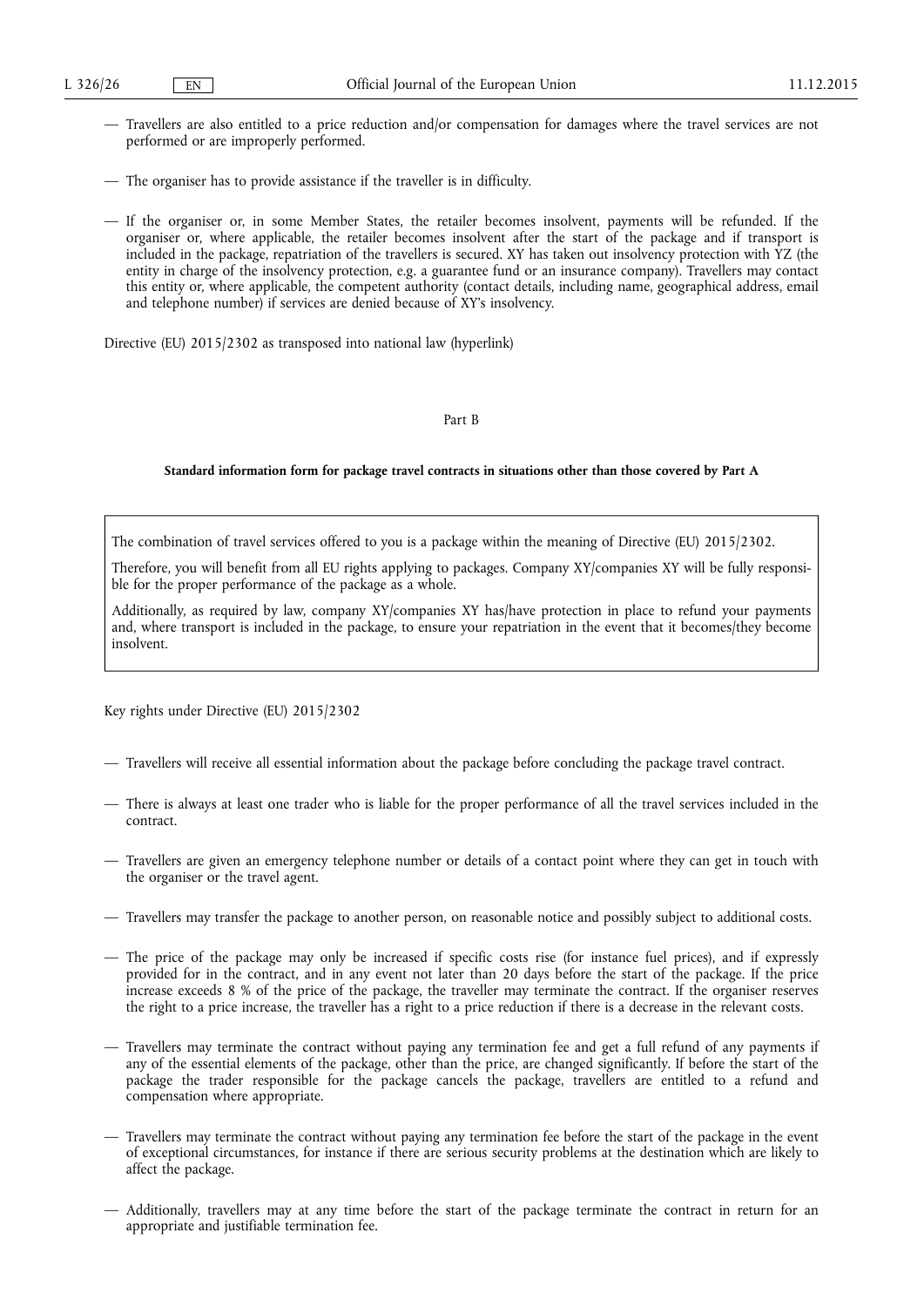- If, after the start of the package, significant elements of the package cannot be provided as agreed, suitable alternative arrangements will have to be offered to the traveller at no extra cost. Travellers may terminate the contract without paying any termination fee, where services are not performed in accordance with the contract and this substantially affects the performance of the package and the organiser fails to remedy the problem.
- Travellers are also entitled to a price reduction and/or compensation for damages where the travel services are not performed or are improperly performed.
- The organiser has to provide assistance if the traveller is in difficulty.
- If the organiser or, in some Member States, the retailer becomes insolvent, payments will be refunded. If the organiser or, where applicable, the retailer becomes insolvent after the start of the package and if transport is included in the package, repatriation of the travellers is secured. XY has taken out insolvency protection with YZ (the entity in charge of the insolvency protection, e.g. a guarantee fund or an insurance company). Travellers may contact this entity or, where applicable, the competent authority (contact details, including name, geographical address, email and telephone number) if services are denied because of XY's insolvency.

(Website where Directive (EU) 2015/2302 as transposed into national law can be found.)

## Part C

## **Standard information form where the organiser transmits data to another trader in accordance with point (b) (v) of point 2 of Article 3**

If you conclude a contract with company AB not later than 24 hours after receiving the confirmation of the booking from company XY the travel service provided by XY and AB will constitute a package within the meaning of Directive (EU) 2015/2302.

Therefore, you will benefit from all EU rights applying to packages. Company XY will be fully responsible for the proper performance of the package as a whole.

Additionally, as required by law, company XY has protection in place to refund your payments and, where transport is included in the package, to ensure your repatriation in the event that it becomes insolvent.

More information on key rights under Directive (EU) 2015/2302 (to be provided in the form of a hyperlink).

Following the hyperlink the traveller will receive the following information:

Key rights under Directive (EU) 2015/2302

- Travellers will receive all essential information about the travel services before concluding the package travel contract.
- There is always at least one trader who is liable for the proper performance of all the travel services included in the contract.
- Travellers are given an emergency telephone number or details of a contact point where they can get in touch with the organiser or the travel agent.
- Travellers may transfer the package to another person, on reasonable notice and possibly subject to additional costs.
- The price of the package may only be increased if specific costs rise (for instance, fuel prices) and if expressly provided for in the contract, and in any event not later than 20 days before the start of the package. If the price increase exceeds 8 % of the price of the package, the traveller may terminate the contract. If the organiser reserves the right to a price increase, the traveller has a right to a price reduction if there is a decrease in the relevant costs.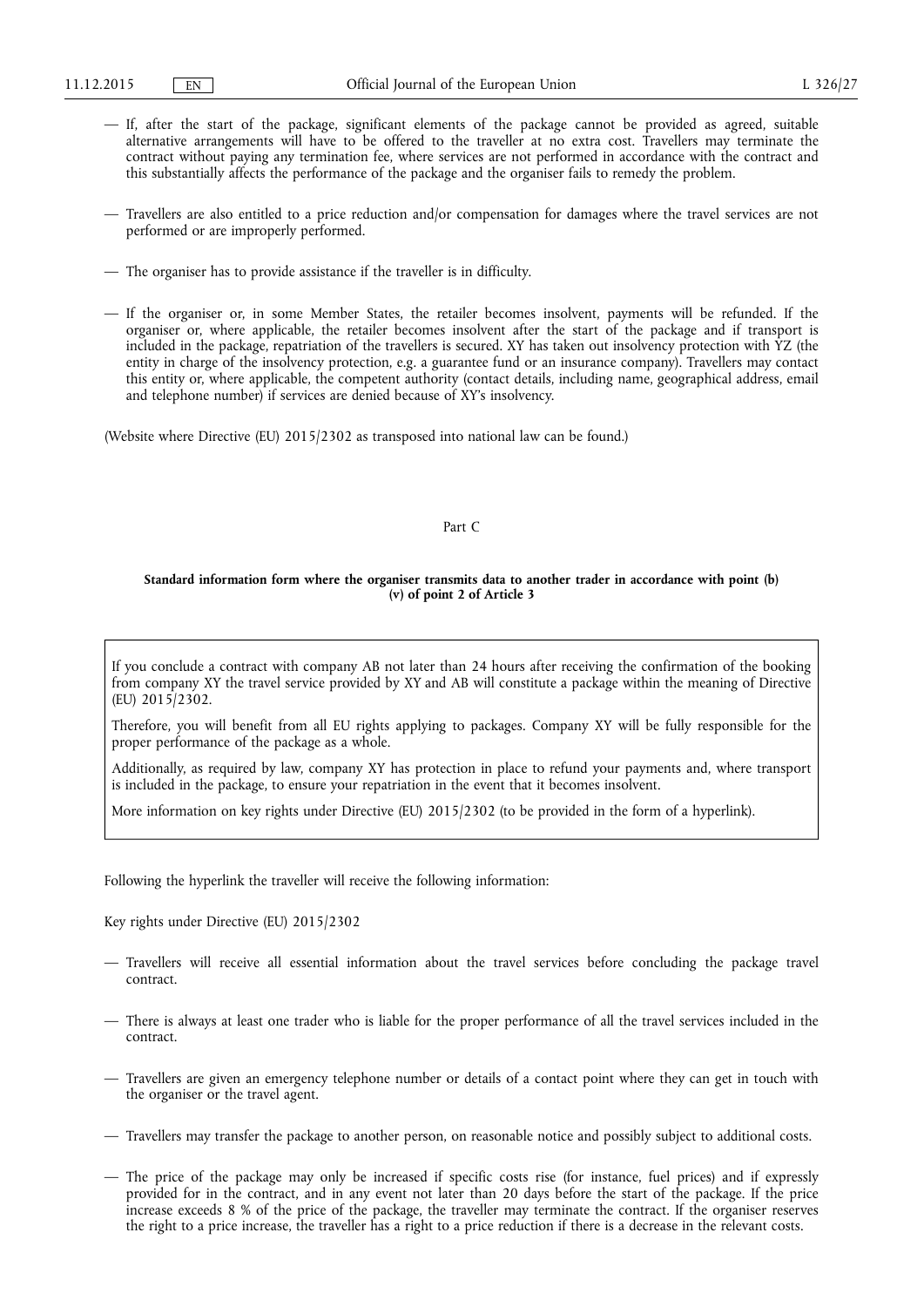- Travellers may terminate the contract without paying any termination fee and get a full refund of any payments if any of the essential elements of the package, other than the price, are changed significantly. If before the start of the package the trader responsible for the package cancels the package, travellers are entitled to a refund and compensation where appropriate.
- Travellers may terminate the contract without paying any termination fee before the start of the package in the event of exceptional circumstances, for instance if there are serious security problems at the destination which are likely to affect the package.
- Additionally, travellers may at any time before the start of the package terminate the contract in return for an appropriate and justifiable termination fee.
- If, after the start of the package, significant elements of the package cannot be provided as agreed, suitable alternative arrangements will have to be offered to the traveller at no extra cost. Travellers may terminate the contract without paying any termination fee, where services are not performed in accordance with the contract and this substantially affects the performance of the package and the organiser fails to remedy the problem.
- Travellers are also entitled to a price reduction and/or compensation for damages where the travel services are not performed or are improperly performed.
- The organiser has to provide assistance if the traveller is in difficulty.
- If the organiser or, in some Member States, the retailer becomes insolvent, payments will be refunded. If the organiser or, where applicable, the retailer becomes insolvent after the start of the package and if transport is included in the package, repatriation of the travellers is secured. XY has taken out insolvency protection with YZ [the entity in charge of the insolvency protection, e.g. a guarantee fund or an insurance company). Travellers may contact this entity or, where applicable, the competent authority (contact details, including name, geographical address, email and telephone number) if services are denied because of XY's insolvency.

Directive (EU) 2015/2302 as transposed into national law (hyperlink)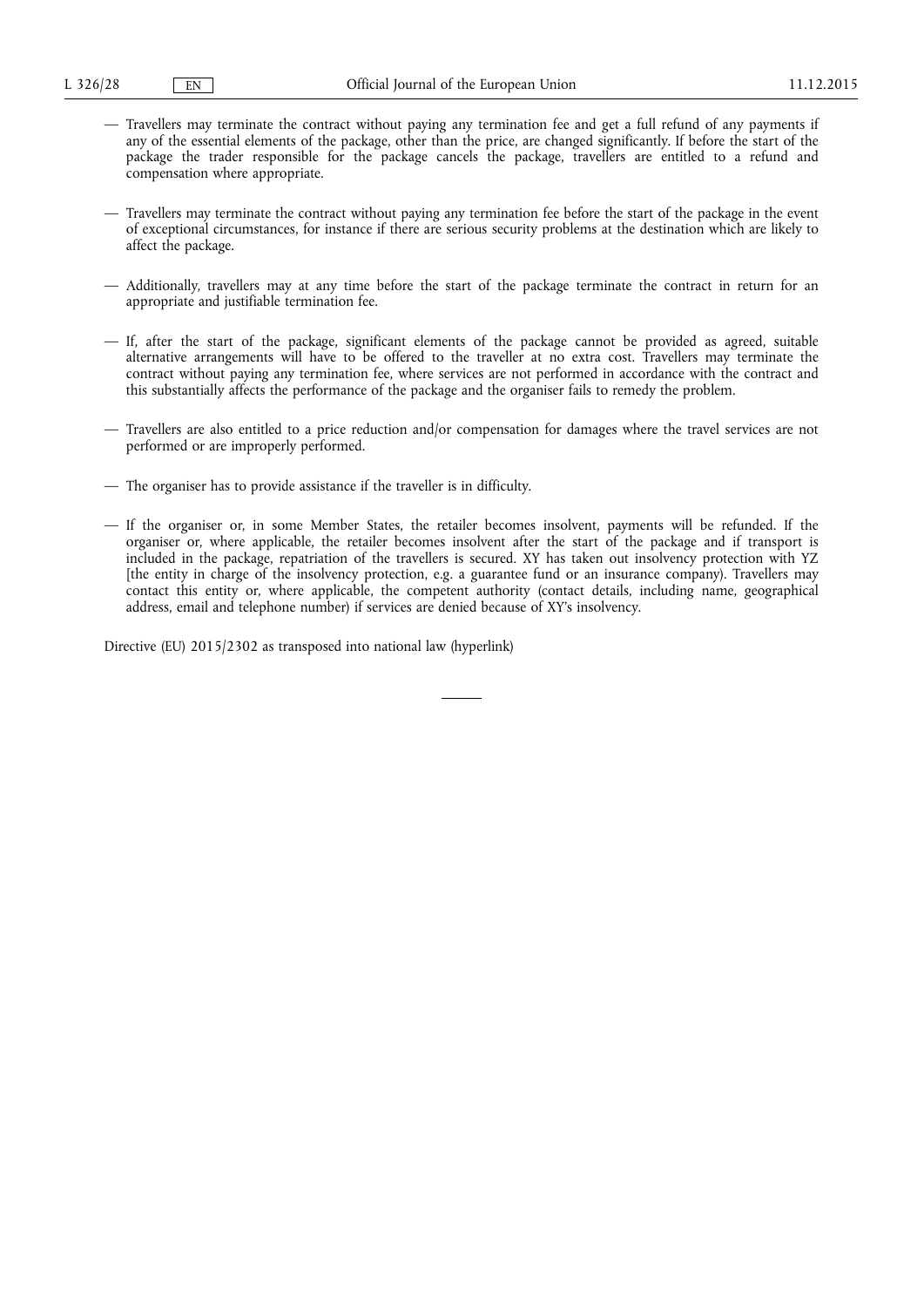## *ANNEX II*

## Part A

#### **Standard information form where the trader facilitating an online linked travel arrangement within the meaning of point (a) of point 5 of Article 3 is a carrier selling a return ticket**

If, after selecting and paying for one travel service, you book additional travel services for your trip or holiday via our company/XY, you will NOT benefit from rights applying to packages under Directive (EU) 2015/2302.

Therefore, our company/XY will not be responsible for the proper performance of those additional travel services. In case of problems please contact the relevant service provider.

However, if you book any additional travel services during the same visit to our company's/XY's booking website, the travel services will become part of a linked travel arrangement. In that case XY has, as required by EU law, protection in place to refund your payments to XY for services not performed because of XY's insolvency, and, where necessary, for your repatriation. Please note that this does not provide a refund in the event of the insolvency of the relevant service provider.

More information on insolvency protection (to be provided in the form of a hyperlink)

Following the hyperlink the traveller will receive the following information:

XY has taken out insolvency protection with YZ (the entity in charge of the insolvency protection, e.g. a guarantee fund or an insurance company).

Travellers may contact this entity, or where applicable, the competent authority (contact details, including name, geographical address, email and telephone number) if the services are denied because of XY's insolvency.

Note: This insolvency protection does not cover contracts with parties other than XY, which can be performed despite XY's insolvency.

Directive (EU) 2015/2302 as transposed into the national law (hyperlink)

#### Part B

#### **Standard information form where the trader facilitating an online linked travel arrangement within the meaning of point (a) of point 5 of Article 3 is a trader other than a carrier selling a return ticket**

If, after selecting and paying for one travel service, you book additional travel services for your trip or holiday via our company/XY, you will NOT benefit from rights applying to packages under Directive (EU) 2015/2302.

Therefore, our company/XY will not be responsible for the proper performance of the individual travel services. In case of problems please contact the relevant service provider.

However, if you book any additional travel services during the same visit to our company's/XY's booking website, the travel services will become part of a linked travel arrangement. In that case XY has, as required by EU law, protection in place to refund your payments to XY for services not performed because of XY's insolvency. Please note that this does not provide a refund in the event of the insolvency of the relevant service provider.

More information on insolvency protection (to be provided in the form of a hyperlink)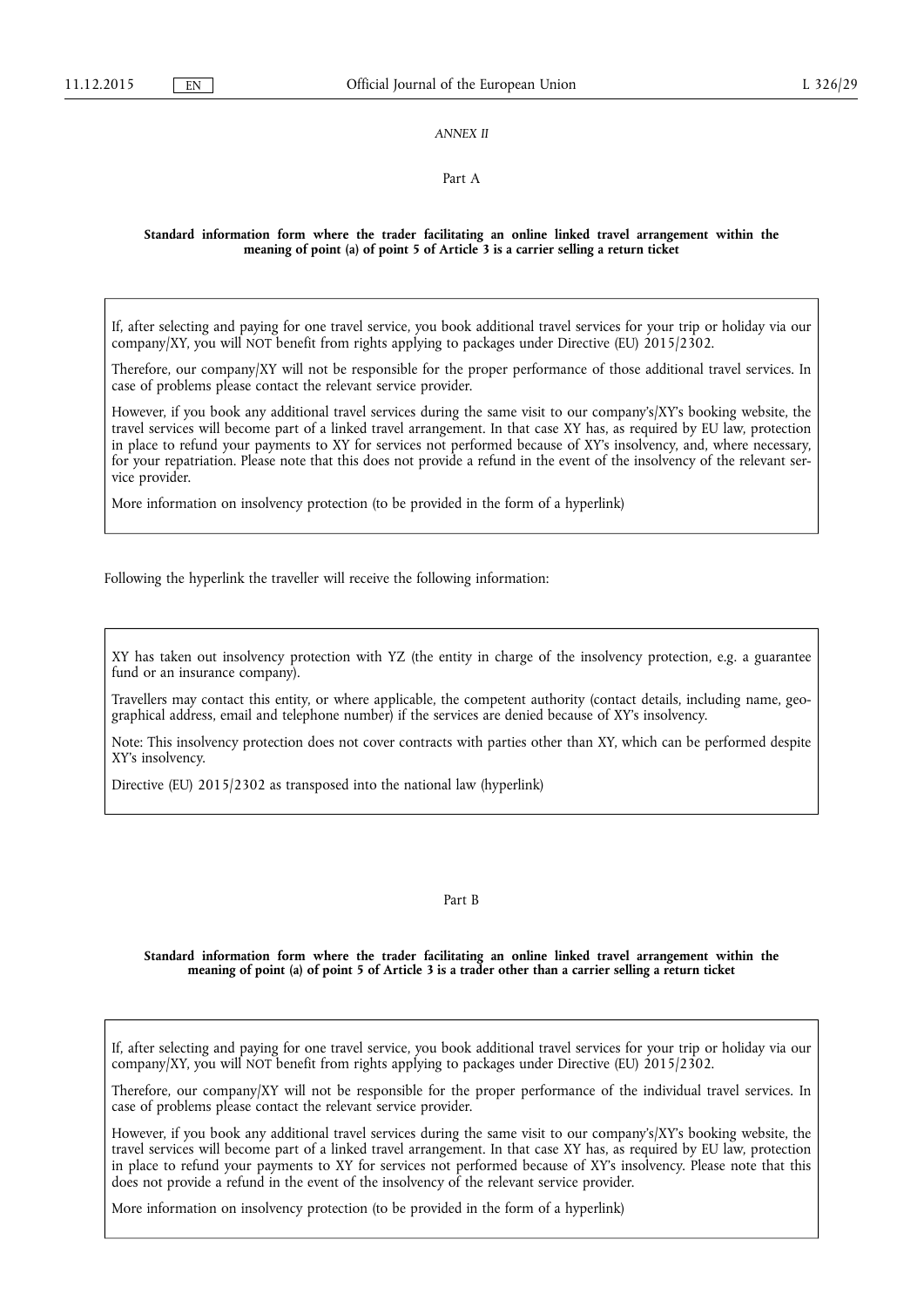Following the hyperlink the traveller will receive the following information:

XY has taken out insolvency protection with YZ (the entity in charge of the insolvency protection, e.g. a guarantee fund or an insurance company).

Travellers may contact this entity or, where applicable, the competent authority (contact details, including name, geographical address, email and telephone number) if the services are denied because of XY's insolvency.

Note: This insolvency protection does not cover contracts with parties other than XY, which can be performed despite XY's insolvency.

Directive (EU) 2015/2302 as transposed into the national law (hyperlink)

## Part C

#### **Standard information form in the case of linked travel arrangements within the meaning of point (a) of point 5 of Article 3 where the contracts are concluded in the simultaneous physical presence of the trader (other than a carrier selling a return ticket) and the traveller**

If, after selecting and paying for one travel service, you book additional travel services for your trip or holiday via our company/XY, you will NOT benefit from rights applying to packages under Directive (EU) 2015/2302

Therefore, our company/XY will not be responsible for the proper performance of the individual travel services. In case of problems please contact the relevant service provider.

However, if you book any additional travel services during the same visit to or contact with our company/XY, the travel services will become part of a linked travel arrangement. In that case XY has, as required by EU law, protection in place to refund your payments to XY for services not performed because of XY's insolvency. Please note that this does not provide a refund in the event of the insolvency of the relevant service provider.

XY has taken out insolvency protection with YZ (the entity in charge of the insolvency protection, e.g. a guarantee fund or an insurance company).

Travellers may contact this entity or, where applicable, the competent authority (contact details, including name, geographical address, email and telephone number) if the services are denied because of XY's insolvency.

Note: This insolvency protection does not cover contracts with parties other than XY, which can be performed despite XY's insolvency.

(Website where Directive (EU) 2015/2302 as transposed into national law can be found.)

## Part D

#### **Standard information form where the trader facilitating an online linked travel arrangement within the meaning of point (b) of point 5 of Article 3 is a carrier selling a return ticket**

If you book additional travel services for your trip or holiday via this link/these links, you will NOT benefit from rights applying to packages under Directive (EU) 2015/2302.

Therefore, our company/XY will not be responsible for the proper performance of those additional travel services. In case of problems, please contact the relevant service provider.

However, if you book additional travel services via this link/these links not later than 24 hours after receiving the confirmation of the booking from our company/XY, those travel services will become part of a linked travel arrangement. In that case XY has, as required by EU law, protection in place to refund your payments to XY for services not performed because of XY's insolvency, and, where necessary, for your repatriation. Please note that this does not provide a refund in the event of the insolvency of the relevant service provider.

More information on insolvency protection (to be provided in the form of a hyperlink)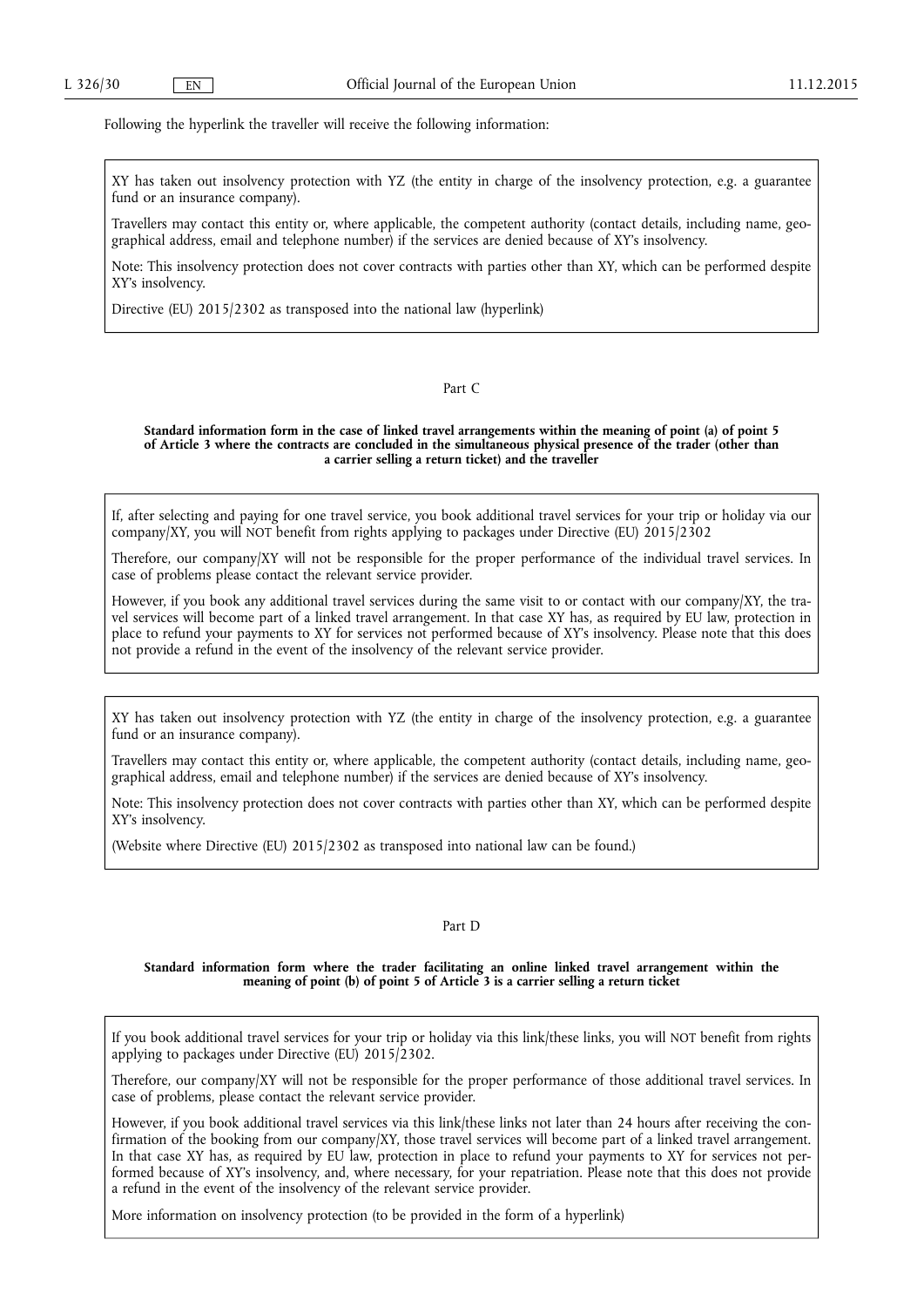Following the hyperlink the traveller will receive the following information:

XY has taken out insolvency protection with YZ (the entity in charge of the insolvency protection, e.g. a guarantee fund or an insurance company).

Travellers may contact this entity or, where applicable, the competent authority (contact details, including name, geographical address, email and telephone number) if the services are denied because of XY's insolvency.

Note: This insolvency protection does not cover contracts with parties other than XY, which can be performed despite XY's insolvency.

Directive (EU) 2015/2302 as transposed into the national law (hyperlink)

## Part E

#### **Standard information form where the trader facilitating an online linked travel arrangement within the meaning of point (b) of point 5 of Article 3 is a trader other than a carrier selling a return ticket**

If you book additional travel services for your trip or holiday via this link/these links, you will NOT benefit from rights applying to packages under Directive (EU) 2015/2302.

Therefore, our company/XY will not be responsible for the proper performance of those additional travel services. In case of problems please contact the relevant service provider.

However, if you book additional travel services via this link/these links not later than 24 hours after receiving the confirmation of the booking from our company/XY, those travel services will become part of a linked travel arrangement. In that case XY has, as required by EU law, protection in place to refund your payments to XY for services not performed because of XY's insolvency. Please note that this does not provide a refund in the event of the insolvency of the relevant service provider.

More information on insolvency protection (to be provided in the form of a hyperlink)

Following the hyperlink the traveller will receive the following information:

XY has taken out insolvency protection with YZ (the entity in charge of the insolvency protection, e.g. a guarantee fund or an insurance company).

Travellers may contact this entity or, where applicable, the competent authority (contact details, including name, geographical address, email and telephone number) if the services are denied because of XY's insolvency.

Note: This insolvency protection does not cover contracts with parties other than XY, which can be performed despite XY's insolvency.

Directive (EU) 2015/2302 as transposed into the national law (hyperlink)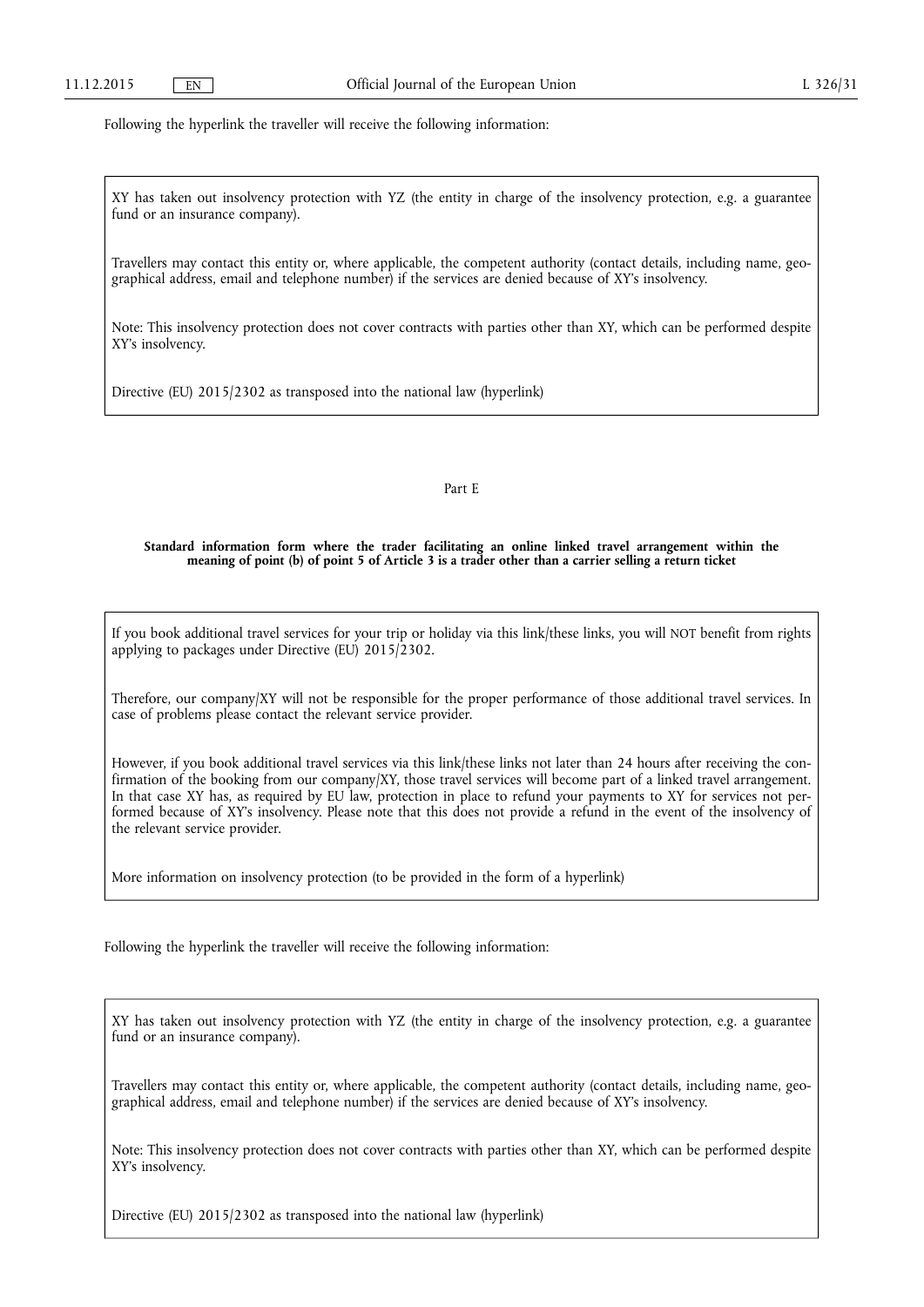## *ANNEX III*

## **Correlation table**

| Directive 90/314/EEC         | This Directive                                                                         |
|------------------------------|----------------------------------------------------------------------------------------|
| Article 1                    | Article 1                                                                              |
| Article $2(1)$               | Point 2 of Article 3 and Article 2(2), point (a)                                       |
| Article 2(2)                 | Point 8 of Article 3                                                                   |
| Article $2(3)$               | Point 9 of Article 3                                                                   |
| Article 2(4)                 | Point 6 of Article 3                                                                   |
| Article 2(5)                 | Point 3 of Article 3                                                                   |
| Article $3(1)$               | Deleted                                                                                |
| Article 3(2)                 | Deleted; however main parts incorporated in Articles 5<br>and 6                        |
| Article $4(1)$ , point (a)   | Article $5(1)$ , point (f)                                                             |
| Article $4(1)$ , point $(b)$ | Article $5(1)$ , point (h), Article $7(2)$ , points (d) and (f), and<br>Article $7(4)$ |
| Article 4(2), point (a)      | Article 7(2)                                                                           |
| Article $4(2)$ , point $(b)$ | Article $5(3)$ , and Article $7(1)$ and $(4)$                                          |
| Article $4(2)$ , point (c)   | Deleted                                                                                |
| Article 4(3)                 | Article 9                                                                              |
| Article 4(4)                 | Article 10                                                                             |
| Article 4(5)                 | Article $11(2)$ and $(3)$                                                              |
| Article 4(6)                 | Article 11(2), (3) and (4), and Article 12(3) and (4)                                  |
| Article 4(7)                 | Article 13(5), (6) and (7)                                                             |
| Article $5(1)$               | Article $13(1)$                                                                        |
| Article 5(2)                 | Article $14(2)$ (3) and (4), and Article 16                                            |
| Article $5(3)$               | Article $23(3)$                                                                        |
| Article 5(4)                 | Article 7(2), point (e), and Article 13(2)                                             |
| Article 6                    | Article $13(3)$                                                                        |
| Article 7                    | Article 17 and Article 18                                                              |
| Article 8                    | Article 4                                                                              |
| Article 9(1)                 | Article $28(1)$                                                                        |
| Article 9(2)                 | Article 28(4)                                                                          |
| Article 10                   | Article 31                                                                             |
| Annex, point (a)             | Article $5(1)$ , point $(a)(i)$                                                        |
| Annex, point (b)             | Article $5(1)$ , point (a)(ii)                                                         |
| Annex, point (c)             | Article 5(1), point (a)(iii)                                                           |